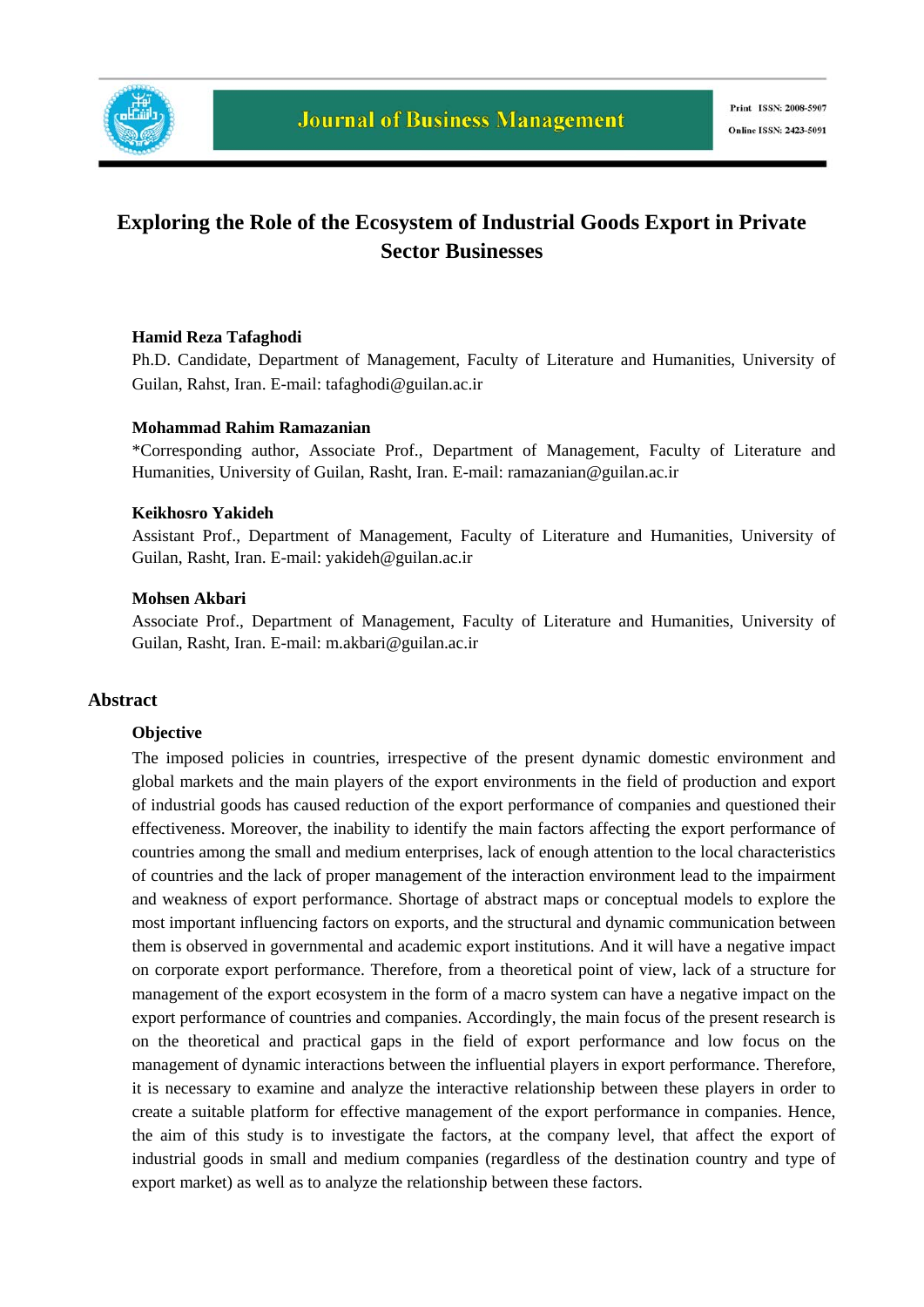## **Methodology**

This study uses mixed-method (a combination of qualitative and quantitative data) and it is developmental in terms of purpose. In the first stage of the mixed-method research, the influential factors on the companies' industrial performance which were extracted from the empirical background were clustered based on the qualitative approach and through Causal Cognitive Mapping method using Ucinet software. Accordingly, through judgmental sampling, in-depth interviews were conducted with 11 experts in the Iranian Chamber of Commerce and the Ministry of Industry, Mines and Trade.

## **Findings**

In this study, 4 clusters were identified regarding the industrial export ecosystem at the company level. These four clusters include knowledge hegemonic, production culture, market diplomacy and enterprise' human structure. Cognitive hegemony cluster contains a) analysis of foreign competitors, b) analysis of political and economic stability in the destination country, c) commitment to implementation of marketing strategies, and d) raising awareness about the foreign market culture. Production culture cluster encompasses a) commitment to quality, b) learning-centeredness, c) commitment to apply up-to-date technology, and d) flexibility of production process. Market diplomacy cluster includes a) international image of enterprise managers, b) familiarity with the laws of the destination country, c) strategic alliance with the competitors, and d) appropriate communication with foreign distributors. And finally enterprise's human structure cluster includes a) managers' professional skills, b) employee's knowledge and experience, and c) recruiting youngsters at management levels.

#### **Conclusion**

Two main and fundamental findings were obtained in this study. The first finding refers to the clustering of the effective factors on the export performance of companies based on their homogeneity and correlation (as well as confirming the effectiveness of these clusters on the export performance of companies based on statistical analysis), and the second finding refers to examining the relationship between these clusters and sensitivity analysis of causal relationship. Regarding the first finding, it is believed that the industrial export ecosystem at the company level encompasses four clusters of knowledge hegemony, production culture, production diplomacy and enterprise' human structure. Each factor affects the enterprise' environment from a unique perspective and if the relations are properly regulated, one can witness the growth of industrial performance among enterprises.

**Keywords:** Ecosystem, Export, Industrial goods, Private sector.

**Citation:** Tafaghodi, H.R., Ramazanian, M.R., Yakideh, K., & Akbari, M. (2020). Exploring the Role of the Ecosystem of Industrial Goods Export in Private Sector Businesses. Journal of Business Management*,* 12(2), 315-334. (*in Persian*)

------------------------------------------------------------ Journal of Business Management, 2020, Vol. 12, No.2, pp. 315- 334

DOI: 10.22059/jibm.2019.284618.3558

Received: July 02, 2019; Accepted: October 23, 2019

© Faculty of Management, University of Tehran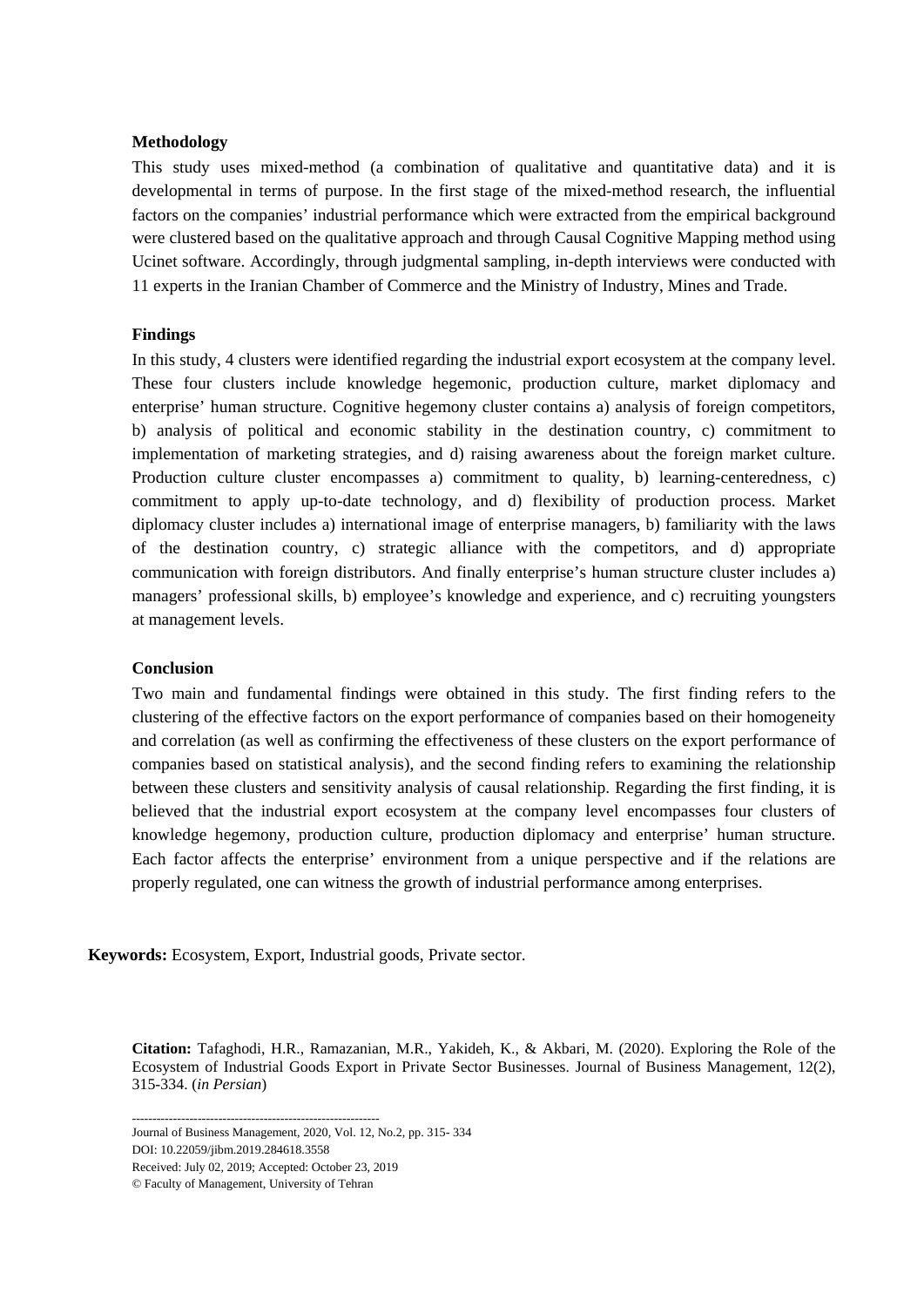



# **واكاوي نقش زيستبوم صادرات كالاهاي صنعتي بر كسبوكارهاي بخش خصوصي**

مدیریت بازر کانی

### **حميدرضا تفقدي**

دانشجوي دكتري، گروه مديريت، دانشكده ادبيات و علوم انساني، دانشگاه گيلان، رشت، ايران. رايانامه: ir.ac.guilan@tafaghodi

# **محمدرحيم رمضانيان**

\* نويســنده مســئول، دانشــيار، گــروه مــديريت، دانشــكده ادبيــات و علــوم انســاني، دانشــگاه گــيلان، رشــت، ايــران. رايانامــه: ramazanian@guilan.ac.ir

## **كيخسرو ياكيده**

استاديار، گروه مديريت، دانشكده ادبيات و علوم انساني، دانشگاه گيلان، رشت، ايران. رايانامه: yakideh@guilan.ac.ir

# **محسن اكبري**

دانشيار، گروه مديريت، دانشكده ادبيات و علوم انساني، دانشگاه گيلان، رشت، ايران. رايانامه: m.akbari@guilan.ac.ir

# **چكيده**

**هدف:** در اين پژوهش، سعي ميشود با طراحي زيستبوم صادرات صنعتي و واكاوي نقـش آن در سـطح كسـبوكارهـاي كوچـك و متوسط، بتوان عملكرد صادراتي آنها را بهبود بخشيد و نقش آنها را در رشد اقتصادي كشور پررنگ كرد.

**روش:** در اين پژوهش از روش آميخته استفاده ميشود. در مرحله نخست پژوهش، مبتني بر ادبيات پژوهشي، 15 بازيگر اثرگـذار بـر عملكرد صادراتي بنگاههاي صنعتي شناسايي شد و 11 خبره از وزارت صنعت، معدن و تجارت و اتاق بازرگاني ايران، رابطه ميـان آنهـا را بررسي و تحليل كردند. نتايج مصاحبهها از طريق روش نگاشتشناختي علّـي و نـرمافـزار يوسـينت تحليـل شـدند. در مرحلـه دوم پژوهش، بهكمك نرمافزار PLS Smart و توزيع پرسشنامه ميان 97 كسبوكار صادراتي، اثرگذاري خوشههاي استخراجشده از مرحله نخست، بر عملكرد صادراتي كسبوكارها بررسي شد.

**يافتهها:** بازيگران شناساييشده در چهار خوشه هژموني دانشي، فرهنگ توليد، ديپلماسي بازار و سـاختار انسـاني بنگـاه دسـتهبنـدي شدند. سه خوشه نخست با يكديگر تعامل دوطرفه و قوي دارند و خوشه ساختار انساني بنگاه نيز بهعنوان عنصـر زيرسـاختي، بـهطـور مستقل بر خوشههاي هژموني دانشي و فرهنگ توليد مؤثر است.

**نتيجهگيري:** بنگاهها بايد براي دستيابي به بهترين عملكرد صادراتي، بر تمام اين چهار خوشه تمركز كرده و براي هـر يـك از آنهـا، راهبردهاي منحصربهفردي طراحي و پيادهسازي كنند. بيتوجهي به هـر يـك از ايـن چهـار خوشـه، سـبب نـزول عملكـرد صـادرات شركتها ميشود. خوشههاي ديپلماسي بازار و فرهنگ توليد، مفاهيم بديعي هستند كه شركتها بايد بـراي كسـب بهتـرين عملكـرد صادراتي، در اين حوزهها آموزش ببيند.

**كليدواژهها:** زيستبوم، صادرات، كالاي صنعتي، بخش خصوصي.

----------------------------------------

**استناد:** تفقدي، حميدرضا؛ رمضانيان، محمدرحيم؛ ياكيده، كيخسرو؛ اكبـري، محسـن (1399). واكـاوي نقـش زيسـتبـوم صـادرات كالاهاي صنعتي بر كسبوكارهاي بخش خصوصي. *مديريت بازرگاني، ٢١*١٢- ٣٢۴.

> مديريت بازرگاني، ١٣٩٩، دوره ١٢، شماره ٢، صص. ٢١۵- ٣٣۴ DOI: 10.22059/jibm.2019.284618.3558 دريافت: ،1398/04/11 پذيرش: 1398/08/01 © دانشكده مديريت دانشگاه تهران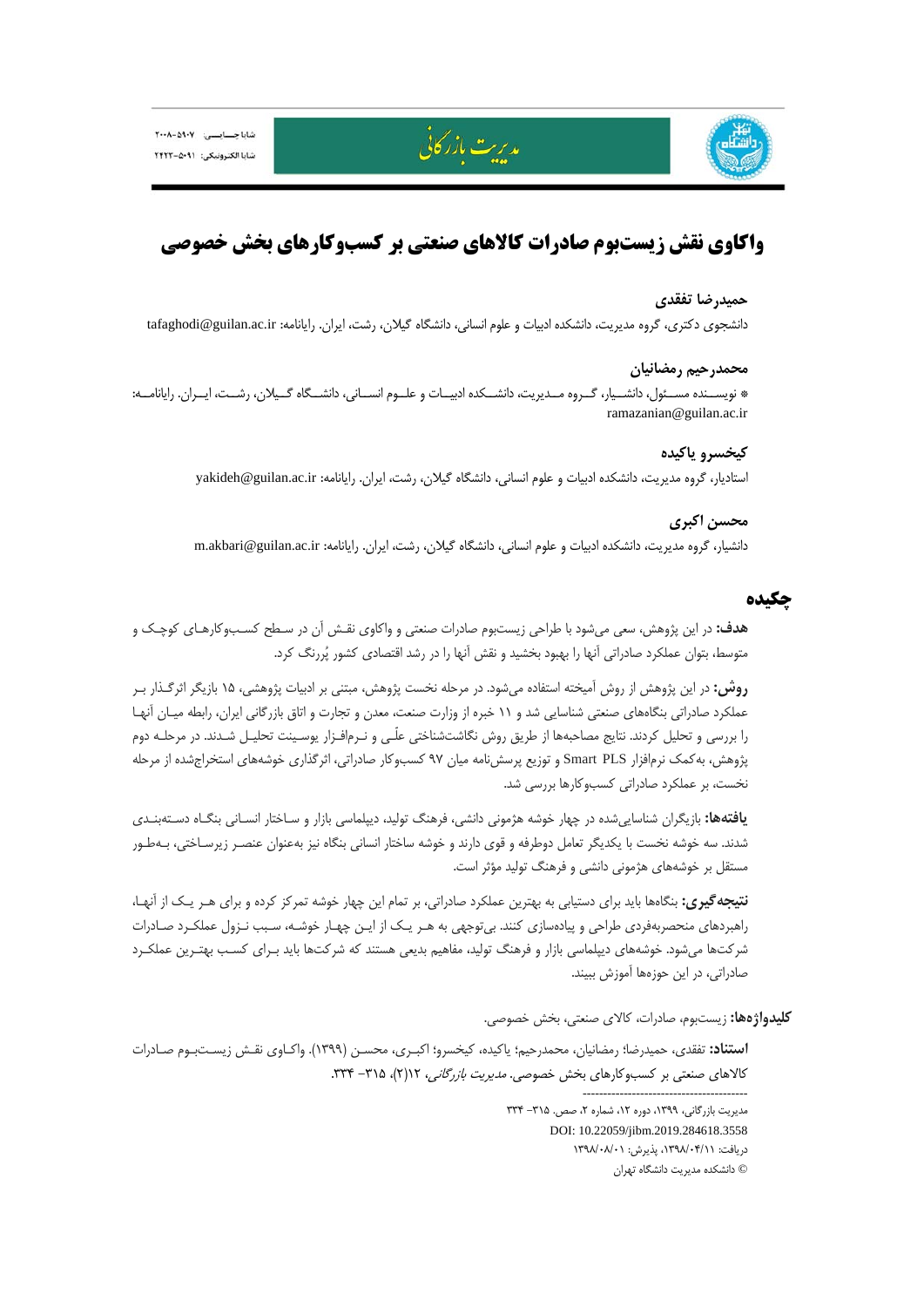## **مقدمه**

بهطور اصولي يكي از پايههاي اصلي رشد اقتصادي در هر كشوري، مسئله صادرات است. البته رشد اقتصـادياي اهميـت دارد كه توليد و انتقال دانش و همچنين اشتغالآفريني را بههمراه داشته باشد. حوزه صادرات كالاهاي صـنعتي، حـوزهاي است كه اين ويژگي را داراست و اكثر كشورهاي توسعهيافته و پيشرفته داراي حجم صادرات صنعتي بالايي هستند (ناوارو گارسيا، پريس اوريتز و باررا<sup>י</sup>، ۲۰۱۶). از طرف ديگر، بر اساس پژوهشهاي اخير، وجود سياستهـاي تحميلـي كشـورها، بدون در نظر گرفتن محيط پوياي كنوني داخلي بازارهاي جهاني و بازيگران اصلي محـيطهـاي ادراي در حـوزه توليـد و صادرات كالاهاي صنعتي، سبب كاهش عملكرد صادراتي شركتها شده و اثربخشي آنهـا را بـا چـالش مواجـه مـيكنـد (بلانيگن '، ۲۰۱۶). همچنين، ناتواني در شناسايي عوامل اصلي اثرگذار بر عملكرد صادراتي كشورها در سطح شركتهاي كوچك و متوسط، توجه نكردن به ويژگيهاي داخلي كشورها و نبود مديريت صحيح آنها در محيطي كه در آن به تعامـل میپردازند، سبب ایجاد نقصان و ضعف عملکرد صادراتی میشود (نگو، جانسن، لئونیدو و کریستودولیدز ؒ، ۲۰۱۶). از طرف ديگر، متأسفانه در اكثر كشورها، ارتقاي صادرات در مشوقهاي صادراتي خلاصه ميشود كه براي شخصيتهاي حقيقـي يا حقوقي در نظر گرفته ميشوند، بدون اينكه ارتباط و تعامل ميان اين مشوقها و عوامل مؤثر بر تسهيل صادرات بررسي شوند. خلأ وجود نقشههاي انتزاعي يا مدلهاي مفهومي كه به واكاوي عوامل مهم مؤثر بر صادرات و ارتباطات ساختاري و پوياي ميان آنها بپردازد، در نهادهاي دولتي و آكادميك صادراتي كشورها به چشم ميخورد و موضوع دقيقي اسـت كـه بر عملكرد صادراتي شركتها اثر منفي ميگذارد (ناوارو گارسيا، سانچز فرانكو و ري مـونرو 4 ، 2016). بنـابراين از زاويـه و چشم|نداز نظري، فقدان ساختاري براي مديريت زيستبوم<sup>ه</sup> صادراتي در قالب يک سيستم کــلان مـيتوانــد بـر عملکــرد صادراتي كشورها و شركتها اثر منفي داشته باشد. بـر مبنـاي پـژوهشهـاي انجـامشـده، حتـي بـا وجـود مشـكلات و محدوديتهايي كه ممكن است در كشورهاي مبدأ صادراتي بر سر راه صادركنندگان قرار گيرند، اگر بنگاههاي كوچـك و متوسط بتوانند بازيگراني را كه در سطح شركت، بر عملكرد صادراتي قابليت اثرگذاري دارند شناسايي كرده و روابط ميـان أنها را مديريت كنند، امكان تعامل با محدوديتهاى ساختارى وجود خواهـد داشـت (ايـوب و سـنيک ً، ۲۰۱۵). مـديريت عوامل مؤثر بر عملكرد صادرات، فقط منوط به شناسايي آن عوامل نيست، بلكه بررسي ارتباط ميان اين عوامل و تحليـل حساسيت رابطه ميان آنها، در اولويتنگاري عاملها و طراحي راهبردهـاي صـادراتي نقشـي اساسـي دارنـد (ماسـائو اورا، نووائس زيلبر و لوييز لويز "، ٢٠١۶). در واقع، يكي از مشكلات اساسي بنگاهها، تمركز بـر چنـد عامـل مـؤثر بـر عملكـرد صادراتي، بدون در نظر گرفتن روابط ميان آنها بهويژه در سطح شركتها است (لـوپز^، ۲۰۱۳). بـه بيـان ديگــر، در نظــر گرفتن تعامل ميان بازيگران زيستبوم صادرات، ميتواند به بهرهگيري و مديريت بهتر آنها منجر شود. مـديريت صـحيح عملكرد صادرات زماني صورت ميپذيرد كه به ارتباط و تعامل ميان بازيگران مـؤثر بـر آن توجـه شـده و در راهبردهـاي طراحيشده دخيل باشند. ولي بر اساس جستار پژوهشگران اين مقاله، تاكنون پژوهشي در ارتباط با بررسـي رابطـه ميـان بازيگران متفاوت عملكرد صادراتي و مديريت آنها در قالب يك زيستبوم صورت نپذيرفته است كـه بـا توجـه بـه مـوارد

ــــــــــــــــــــــــــــــــــــــــــــــــــــــــــــــــــــــــــــــــــــــــــــــــــــــــــــــــــــــــــــــــــــ

5. Ecosystem 6. Ayob & Senik

<sup>1.</sup> Navarro-García, Peris-Oritz & Barrera 2. Blonigen

<sup>7.</sup> Massao Oura, Novaes Zilber & Luiz Lopes 8. Lopez

<sup>3.</sup> Ngo, Janssen, Leonidou & Christodoulides 4. Navarro-Garcia, Sanchez-Franco & Rey-Moreno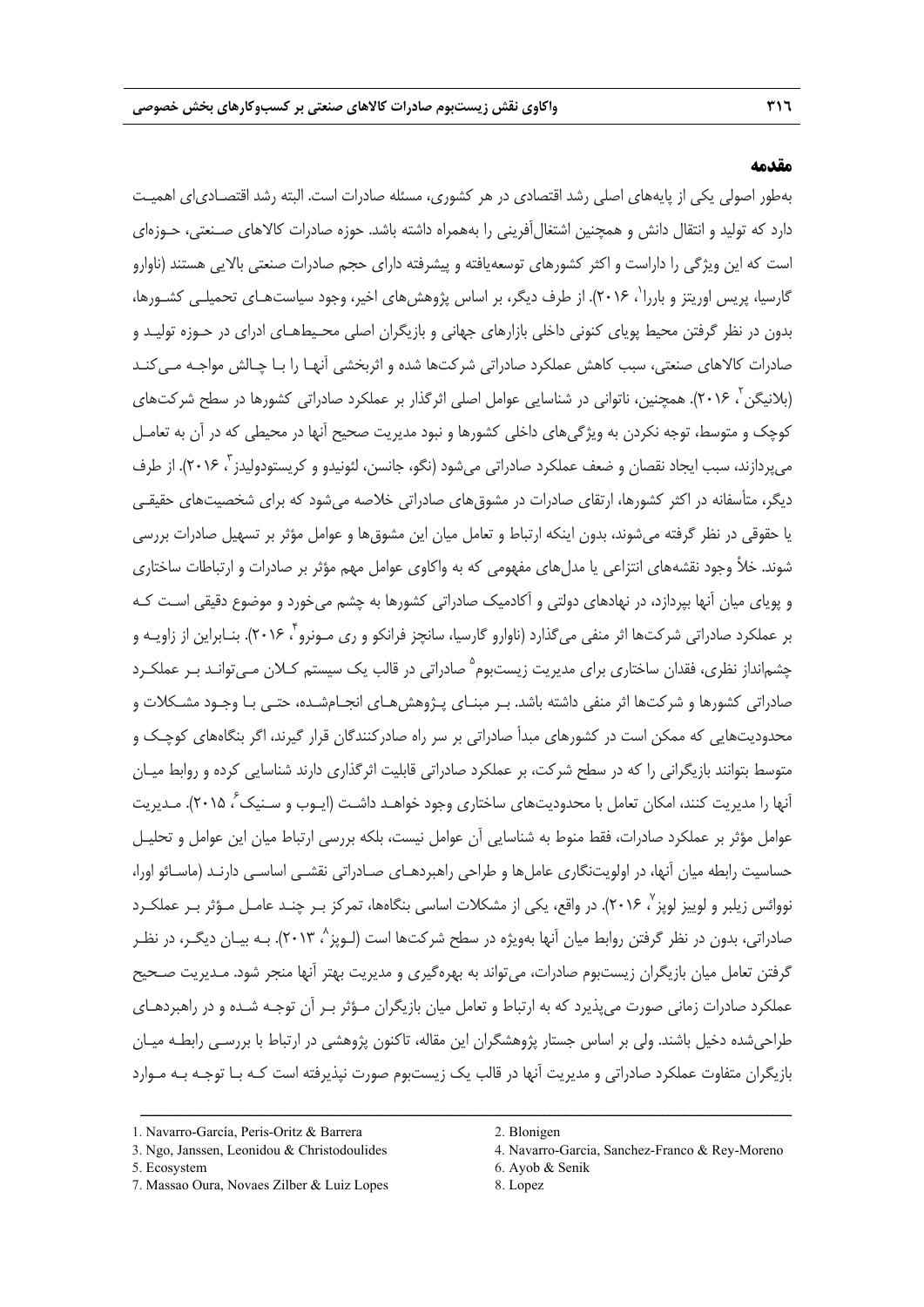ذكرشده، نشاندهنده خلأ نظري در اين حوزه مديريت عملكرد صادرات است. از نظر خـلأ كـاربردي و مـديريتي نيـز، بـا توجه به گزارش سازمان توسعه تجارت (١٣٩٧) ٰ، طي سال هاي اخير، سهم صادرات كالاهاي صـنعتي در ميـان صـادرات غيرنفتي حدود 30 تا 40 درصد بوده است كه اگر سهم صادرات صـنعتي در ميـان صـادرات كـالايي (و نـه غيرنفتـي) را محاسبه كنيم، بسيار كمتر از اين مقدار خواهد شد. هرچند باز هم سهم شـركتهـاي خصوصـي و دولتـي از ايـن مقـدار مشخص نيست. اين، در حالي است كه بر اساس گزارش بانک جهاني<sup>۲</sup> (۲۰۱۷)، ميانگين جهاني سهم صادرات صنعتي از صادرات كالايي جهان حدود 70 درصـد اسـت كـه نشاندهنده شكاف عميق ميان عملكرد صادراتي صـنعت در ايـران و جهان است. با توجه به مطالب ذكرشده، مسئله اصلي پژوهش، خلأهاي نظري و كاربردي عنوانشـده در حـوزه عملكـرد صادرات و تمركز پايين بر مديريت تعامل پوياي ميان بازيگران مؤثر بر عملكرد صادراتي است. بنابراين، ضـروري اسـت، ارتباط تعاملي ميان اين بازيگران بررسي و تحليل شود تا براي مديريت اثربخش عملكرد صادراتي شركت بستري مناسب ايجاد كند. بر همين اساس، هدف اين پژوهش، بررسي عوامل در سـطح شـركت، مـؤثر بـر صـادرات كالاهـاي صـنعتي شركتهاي كوچك و متوسط (بدون توجه به كشور مقصد و نوع بازار صادراتي) و تحليل روابط ميان آنهاست. با توجه بـه ماهيت نگرش يكپارچه مفهوم استعاري زيستبوم به محيط بررسـيشـده، بـراي اجرايـي كـردن پـژوهش از چشـمانـداز زيستبوم شبكه چندبازيگره بهره گرفته ميشود. حوزه اصلي تمركز صادرات كالاهاي صنعتي در اين پژوهش، بر اسـاس نسخه چهارم استاندارد دستهبندي تجارت بين الملل (٢٠٠٨) بوده و شامل بخش هاي پنج (مـواد شـيميايي و محصـولات مرتبط با آنها)، شش (كالاهاي توليدشده بر مبناي جنس اصلي آنها)، هفت (تجهيـزات ماشـيني و حمـلونقـل) و هشـت (كالاهاي توليدشده متفرقه) آن نسخه است. براي اجراي اين پژوهش، بازيگران مؤثر بر صادرات صنعتي مبتني بر ادبيات پژوهشي شناسايي شده و پس از تأييد آنها توسط خبرگاني از وزارت صنعت و معـدن و تجـارت و اتـاق بازرگـاني ايـران، مصاحبههاي عميقي با همان خبرگان صورت پذيرفته و ارتباط ميان اين بازيگران، از طريق روش نگاشت شـناختي علّـي تحليل ميشود. نوآوري اين پژوهش، در بررسي ارتباط و تعامل پوياي ميان بازيگران مؤثر بر صادرات صنعتي است كه در پژوهشهاي پيشين بررسي نشدهاند.

# **مباني نظري پژوهش**

# **عملكرد صادراتي**

عوامل مؤثر بر عملكرد و دستاوردهاي صادراتي ميتوانند در قالبهاي گوناگوني تعريف شوند. بهصورت كلي اين عوامـل اثرگذار را مي¤وان در سه سطح شركت، صنعت و كشور دستهبندي كرد (لاگس، سيلوا و استايلز <sup>۲</sup>، ۲۰۰۹). در اين بخــش، منطبق با هدف پژوهش، عوامل سطح شركت بررسي ميشوند.

**عوامل سطح شركت:** در ميان مقالههاي بررسيشده، متغيرهاي سطح شركتي، بنيادينترين متغيرهاي بررسـيشـده در زمينه عملكرد صادرات هستند. در اين بخش، فاكتورهاي سطح شركت به سه زير گروه تقسيم ميشوند كه عبارتانـد از: ويژگيهاي شركت، قابليتهاي شركت و ويژگيهاي مديريت (هورتينها، لاگس و فيليپه <sup>4</sup>.(2011 ،

<sup>1.</sup> http://www.tpo.ir/uploads/statreport-12-96.pdf 2. Manufactures Export: World Bank

<sup>3.</sup> Lages, Silva & Styles 4. Hortinha, Lages & Filipe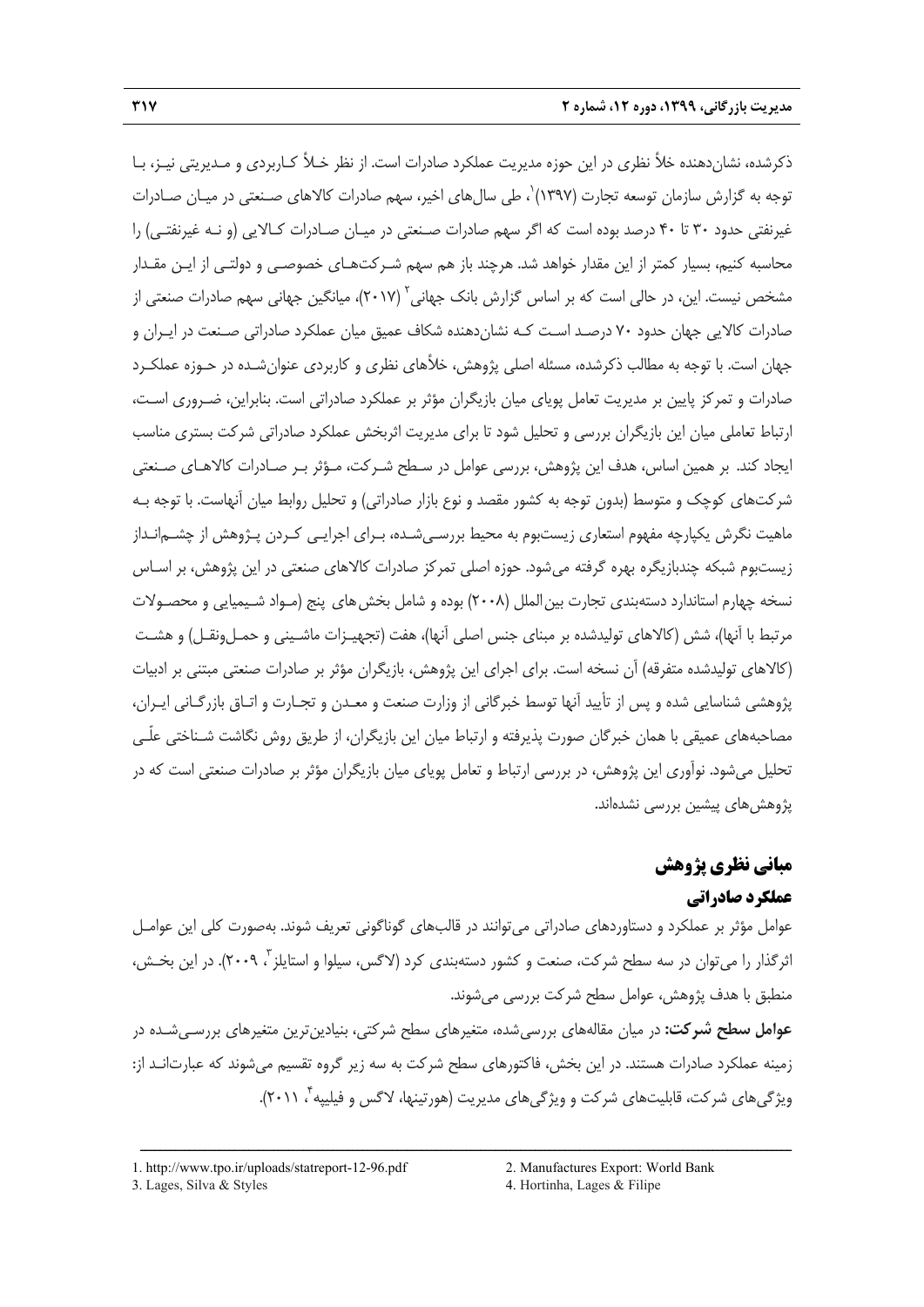**ويژگيهاي شركت:** بهطور خاص، اندازه صادرات و تجربه صادراتي شركت متغيرهايي هستند كه اغلب بررسي ميشـوند و شواهد تجربی بهطور گستردهای تأثير مثبت اين دو متغير بر عملكرد صادرات را تأييد میكنند (برتراند ٰ، ۲۰۱۰ و ليپوما، نيوبرت و دوه<sup>7</sup>، ٢٠١٣). برتراند (٢٠١٠) نشان مي<هد كه تجربه صادرات باعث افزايش اثر مثبت برونسپاري بر عملكـرد صادرات ميشود. در بازار جهاني، تصميمگيريهاي استراتژيك بازاريابي صـادرات و ويژگـيهـاي شـركت در هـم تنيـده هستند تا به عملكرد صادراتي پاسخ دهند (ليپومـا و همكـاران، 2013). پـژوهشهـاي آتـي در خصـوص نقـش تعـاملي ويژگيهاي شركت ميتوانند براي سياستگذاران پيامدهاي ارزشمندي داشته باشند و درك بهتري از موفقيت صادرات را در اختيار مديران صادرات قرار دهند. از سوي ديگر، قابليت نوآوري سازماني بهعنوان يك پيش شرط مهم براي استفاده و بهرهبرداري از فناوريهاي جديد، در راستاي بهبود عملكرد صادراتي شركتهـا مطـرح اسـت و مـيتـوان آن را يكـي از ، 2017).<sup>3</sup> ويژگيهاي مهم شركت قلمداد كرد (آذر و سيابوشي

**قابليتهاي شركت:** قابليتهاي شركت يكي از موضوعهاي اصلي در زمينه پژوهشهاي بينالملل است كـه بـهعنـوان يكي از عناصر مهم در ايجاد مزيت رقابتي پايدار و شكلگيـري عملكـرد صـادرات در نظـر گرفتـه مـيشـود (لاگـس و همكاران، 2009). توانايي ايجاد مزيت رقابتي در سطوح مختلف شركت و محصولات و طراحي استراتژيهـاي كـاربردي بهرهبرداری از آن، از جمله مواردی هستند که قابلیت یک شرکت را شکل میدهند (روا، فرانکا و فرناندز اورتیـز ً' ۲۰۱۸). گرايش به يادگيري و توانايي تدوين برنامههاي بازاريابي اثربخش نيز از جمله قابليتهاي كليدي شركت به شمار ميآيند (اسدي نيا، كديل، گلكسي و بوسو ْ، ٢٠١٩). با توجه به قابليتهاي شركت، جهتگيري بازار صادرات، بهعنوان يک عامـل تعيين كننده عملكرد صادراتي كه سوسا و بردلي  $( \mathsf{y} \cdot \mathsf{A} )$  آن را شناسايي كردهاند، توجه زيادي را به خود جلب كرده است. علاوه بر اين، ساير جهتگيريهاي استراتژيك جديد نيز بررسي شدهاند (بهطور مثال جهتگيري فنـاوري) و نشـان داده شده كه بر رفتار بينالمللي شركت و عملكرد صادراتي مرتبط بـا آن تـأثير شـايان تـوجهي دارنـد. بنـابراين، از آنجـا كـه قابليتهاي شركت منبع اصلي مزيت عملكرد شركت بوده و براي بقاي مستمر شركت مهم هستند (هورتينها و همكاران، 2011) و با توجه به محدود بودن منابع و توانايي سرمايهگذاريهاي مختلف، قابليت طراحي استراتژيهـا كـاوش دانـش خارجي در شركتهاي كوچك و متوسط از عواملي هستند كه اين اواخر به آنها توجه زيادي شـده اسـت (فـرراس منـدز، ، 2019).<sup>7</sup> فرناندز مسا و اليگر

**ويژگيهاي مديريت:** عوامل مديريتي نيز بـراي موفقيـت تجـاري اهميـت دارنـد. مـديران صـادرات، اسـتراتژيهـا و تصميمهايي اتخاذ ميكنند تا بازار خارجي را افزايش و گسترش دهند كه بـهناچـار بـر عملكـرد صـادرات شـركت تـأثير ميگذارد. تجربه مديران، كه عامل تعيينكننده كليدي عملكرد صادرات است، بهطور گسترده بررسـي شـده و اثرگـذاري مثبت آن نيز تأييد شده است (اوليوريا و كادوگان^، ٢٠١٨). مهارت مديران در تحليل و ارزيابي محيطي و تصميمگيـرىهـاي سريع و در شرايط عدم اطمينان نيز از عواملي هستند كه عملكرد صادراتي شركت را متـأثر مـيكننـد (كرامـر، اسـترنج و

<sup>5.</sup> Assadinia, Kadile, Golgeci & Boso 6. Sousa & Bradley

<sup>7.</sup> Ferreras-Mendez, Fernandez-Mesa & Alegre 8. Oliveria & Cadogan

<sup>1.</sup> Bertrand 2. Lipuma, Newbert & Doh

<sup>3.</sup> Azar & Ciabuschi 4. Rua, Franca & Fernandez Ortiz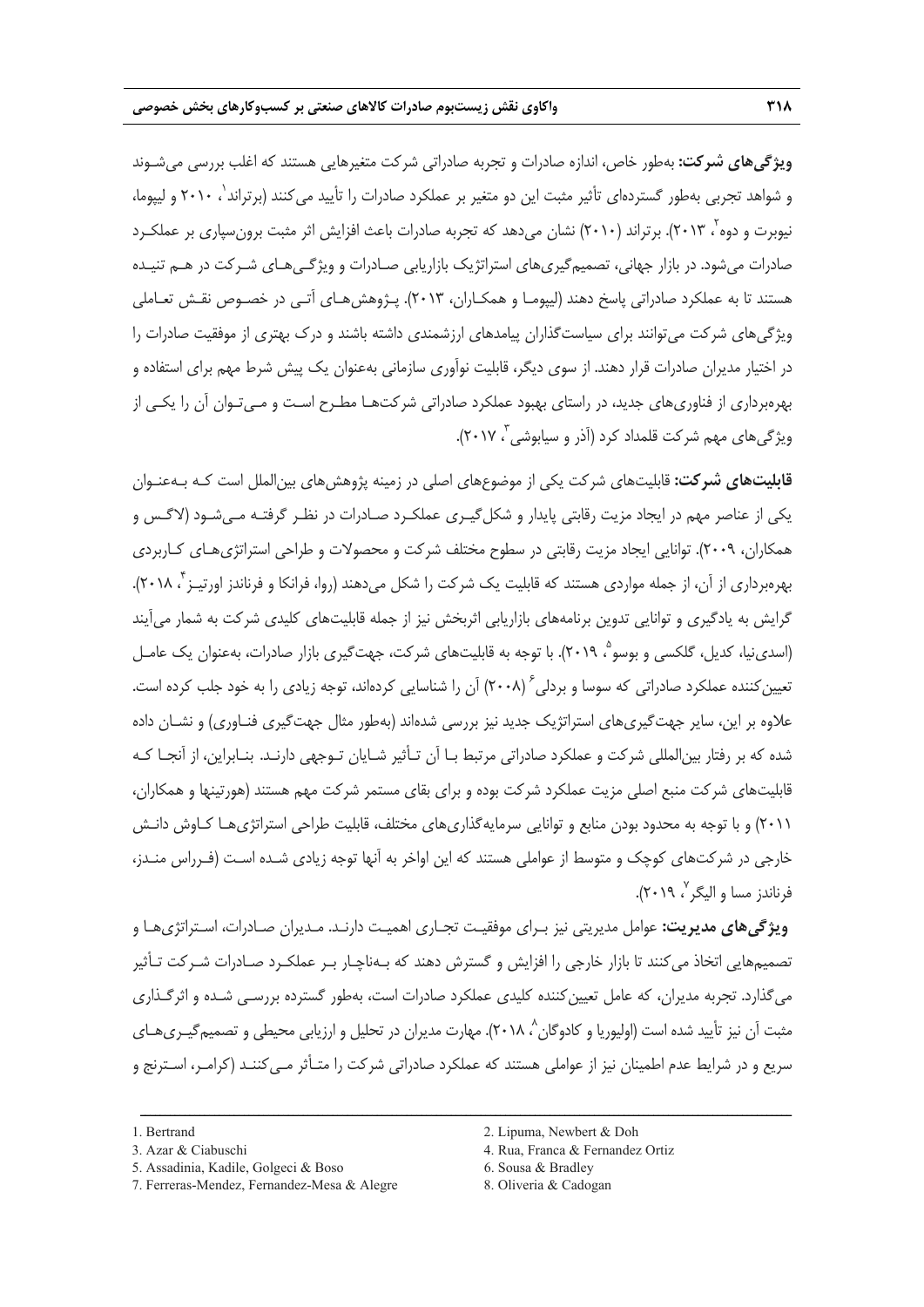لتيشيو`، ٢٠١٧). هدف اصلي اين پژوهش، شناسايي عوامل مؤثر بر عملكرد صادراتي شركت و تبيين شبكه ارتباطي ميان آن عوامل در قالب يك زيستبوم است. بنابراين، در بخش بعدي به تبيين مفهوم زيستبوم و ويژگـيهـاي آن پرداختـه مے شود.

# **چشمانداز زيستبوم شبكههاي چندبازيگره**

بر اساس ادبيات پژوهشي، تعريف يك زيستبوم عبارت است از: يك سيستم بيولوژيكي تشكيلشـده از تمـام موجـودات موجود در يك محيط فيزيكي خاص كه در تعامل با يكديگر هستند. همچنين در كاربرد گسترده: سيستم پيچيدهاي شبيه به اين (گاور وكوسومانو<sup>۲</sup>، ۲۰۱۴). يكى از ويژگىهاى ناديده انگاشتهشده زيستبومها ايـن اسـت كـه مـىتواننـد عوامـل مرتبط با هم كه بهصورت مستقل عمل مى كنند را به بهترين شكل مديريت كنند (آدنر <sup>۳</sup> ۲۰۱۷). بهطور معمول هـدف از طراحي و مديريت زيستبوم، استخراج يك برايند اصلي، از تعامل ميان بازيگران آن است كه خروجي نهايي زيستبوم را مشخص می كند (اَدنر و كاپور ۲۰۱۰). برای مثال، هدف از بررسی زیستبوم كسبوكار، مدیریت بازیگران مداخلهگـر و مؤثر، براي دستيابي به كارآمدي عملكـرد بنگــاههـاي موجـود در آن زيسـتبـوم اسـت (زهـرا و نامبيسـان °، ٢٠١٢). در محيطهاي پويا و پيچيده كه عوامل مختلف و بعضي مواقع ناهمگوني، بر خروجي عملكردي يك بنگـاه اثرگـذار هسـتند، نياز است علاوه بر بررسي آثار مستقيم آن عوامل بر عملكرد بنگاه، ارتباط ميان آن عوامل با يكديگر نيز بررسي و ارزيابي شوند. در دنياي واقعي، اين عوامل داراي اثرگذاري غيرخطي بر بنگاه هستند كه ناشي از ارتباط پيچيده، عميـق و تعـاملي ميان آنهاست. در نظر نگرفتن روابط ميان اين عوامل در قالب يك محيط زيسـتبـومي، بنگـاه را در تشـخيص وضـعيت موجود و همچنين آيندهنگري محيطي، با انحراف مواجه ميكند. يكي از انواع زيستبومها كه بهصورت كلان رابطه ميان بازيگران محيطي را بررسي ميكند، چشمانداز شبكه چندبازيگره نام دارد. در اين نوع از زيسـتبـوم، فـارغ از نـوع بسـتر، ماهيت و پلتفورمي است كه هر يك از بنگاههاي حاضر در محيط دارند و فقط بر اساس هدف مشترك آنها، ارتباط ميـان بازيگران محيطي مديريت مي شوند (تي سوجيموتو، كاجيكاوا، توميتا و ماتسوموتو ، ٢٠١٧). بر همين اساس، اين پژوهش نيز، براي طراحي زيستبوم بنگاههاي صنعتي كوچك و متوسط در حوزه صـادرات محصـولات آنهـا اجرايـي مـيشـود و مبتني بر شبكههاي چندبازيگره، به بررسي روابط ميان بازيگران زيستبوم اقدام ميكند. مبتني بر پژوهش تي سوجيموتو و همكاران (2017)، تفاوت ميان زيستبوم شبكه چندبازيگره با انواع زيستبومهاي صنعتي، كسبوكار و مديريت پلتفـرم كه بهصورت جزئيتر به تحليل و تبيين ميپردازند، در جدول 1 ارائه ميشود.

بر اساس مطالب ذكرشده در بخشهاي قبل، پرسشهاي پژوهش عبارتاند از: چه عوامل يـا بـازيگراني بـر حـوزه صادرات كالاهاي صنعتي بخش خصوصي ايران در سطح شركت اثرگذار هستند و چگونه ميتـوان ارتبـاط ميـان عوامـل اثرگذار بر حوزه صادرات كالاهاي صنعتي بخش خصوصي را در قالب يك زيست بوم بهبود بخشيد تا به اثربخشي بـالقوه عملكرد صادراتي منجر شوند؟ در بخش بعدي، عوامل مؤثر بر عملكرد صادراتي شركت، بـهصـورت دقيـقتـر بررسـي و شناسايي شده و در ادامه مقاله، تحليل ميشوند.

- 
- 

<sup>1.</sup> Krammer, Strange & Lashitew 2. Gawer & Cusumano

<sup>3.</sup> Adner 4. Kapoor

<sup>5.</sup> Zahra & Nambisan 6. Tsujimoto, Kajikawa, Tomit & Matsumoto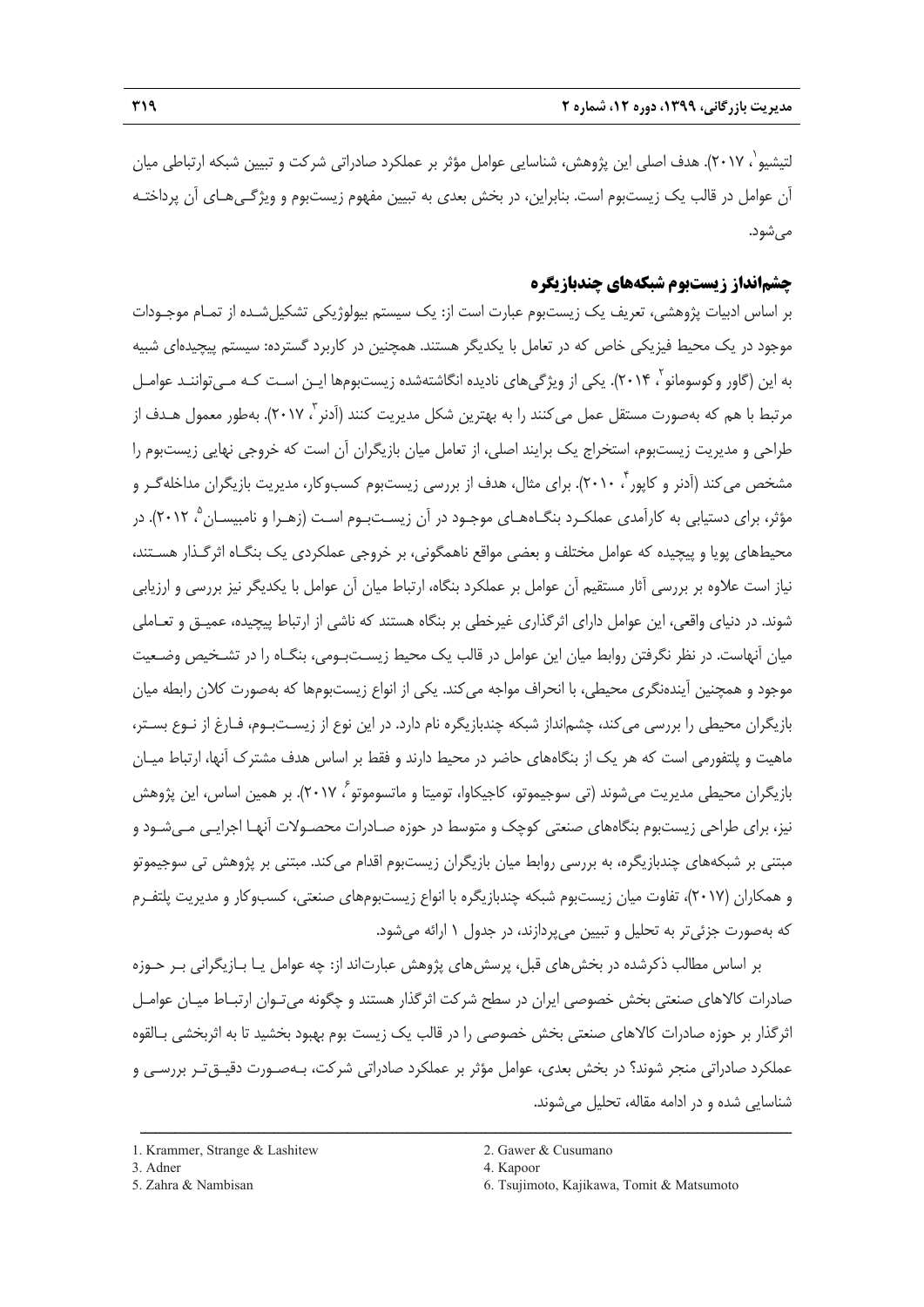| شبكه چندبازيگره                                 | مديريت پلتفرم                                                   | اکوسیستم کسبو کار                      | اكوسيستم<br>صنعتی      | عناصر چشماندازهای<br>اكوسيستمى |
|-------------------------------------------------|-----------------------------------------------------------------|----------------------------------------|------------------------|--------------------------------|
| عدم تعادل و تحليل<br>پدیدههای غیرخطی            | رهبري پلتفرم و بازار دوجانبه                                    | مرزهای سازمانی و<br>چهار مفهوم مرزی    | اكوسيستم<br>صنعتى      | پیش زمینه نظری                 |
| انعطافپذیری و تکامل                             | تعادل میان ثبات و تکامل پذیری<br>سلسلهمراتبي و ساختارهاي لايهاي | مكمل بودن، توليد أثار و<br>محصولات خاص | بهینهسازی و<br>پايداري | مفاهیم کلیدی                   |
| قدرت، ضوابط و قوانين،<br>پول، قرارداد، ارتباط و | دانش فني، پول و قرارداد                                         | پول، كالاها مكمل،<br>قدرت و قرارداد    | ماده، انرژي و<br>پول   | روابط ميان بازيگران            |

**جدول .1 مقايسه انواع زيستبومها** 

# **پيشينه تجربي پژوهش**

در پژوهشهاي مختلف، عوامل و بازيگران متنوعي كه بر عملكرد صادرات اثرگذار هستند، شناسايي شدهاند كـه در ايـن بخش، به عمده آنها اشاره مي شود. حدود، نووينسكي، جونز و نيوبري` (٢٠١٨) و شـجاعي، محتـرم و آطاهريـان (١٣٩٣) تواناييهاي مديريتي و دسترسي و تعهد به استفاده از فناوري روز را بهعنـوان يكـي از عوامـل اصـلي مـؤثر بـر عملكـرد صادراتي معرفي كردهاند. چن، سوسـا و هـي ٔ (۲۰۱۶) نيـز، دانـش و تجربـه كارمنـدان را بسـيار مهـم ارزيـابي كردنـد. جوانگرايي در سطوح مديريتي نيز از ديدگاه نگو و همكاران (2016) مهم تلقي شـده اسـت. از طـرف ديگـر، اثربخشـي توانايي بازاريابي و فرهنگ شناسي بازار خارجي در پژوهش ناوارو گارسيا و همكاران (2016) اثبات شد. در پژوهشي ديگر توسط آگنيهوتري ` (٢٠١۵) مشخص شد كه جلوه بين|لمللي تيم مديران بنگاه، با دولتها ارتباط مناسب داشته و با قوانين كشورهاي مقصد صادراتي آشنايي دارد كه البته چن و همكاران (2016) نيز بر آنها تأكيد داشتند. اتحاد استراتژيك با رقبا و ارتباط مناسب با توزيعكنندگان خارجي نيز از جمله عوامل و بـازيگراني هسـتند كـه ماسـائو اورا و همكـاران (2016) و حدود و همكاران (2018) بر آن تأكيد داشتند. محمودي ميمند، خباز باويل و خورشيد فروغي نيا (1393) نيـز بـر توانـايي بازاريابي و پژوهشهاي بازاريابي تأكيد ويژهاي داشتند. رضايي (1396)، تأكيد بر استراتژي بازاريابي بينالملـل اتخاذشـده توسط شركت ها را به عنوان يكي از عوامل در سطح شركت كه عملكرد صادراتي را متأثر مي كنـد، معرفـي كـرد. تحليـل ثبات سياسي و اقتصادي كشور مقصد و همچنين تحليل رقباي خارجي از مواردي هستند كه كادوگان، بوسـو، اسـتوري و آدئولاً (٢٠١۶) آنها را تأييد كردند كه البته آرام (١٣٩٣) نيز آنها را تأييد كرده بود. اونجليستا و مك 4 (٢٠١۶)، بر تجربه و يادگيري محوري بهعنوان عامل مؤثر بـر عملكـرد صـادراتي تأكيـد كردنـد. آرام (1393) بـر نقـش تعهـد بـه كيفيـت و انعطافپذيري فرايند توليد نيز اشاره كرد. بر اساس موارد ذكرشده، بـازيگران مـؤثر بـر عملكـرد صـادراتي بـه 15 عامـل دستهبندي ميشوند:

ــــــــــــــــــــــــــــــــــــــــــــــــــــــــــــــــــــــــــــــــــــــــــــــــــــــــــــــــــــــــــــــــــــ

3. Agnihotri 4. Cadogan, Boso, Story & Adeola

<sup>1.</sup> Haddoud, Nowinski, Jones & Newbery 2. Chen, Sousa & He

<sup>5.</sup> Evangelista & Mac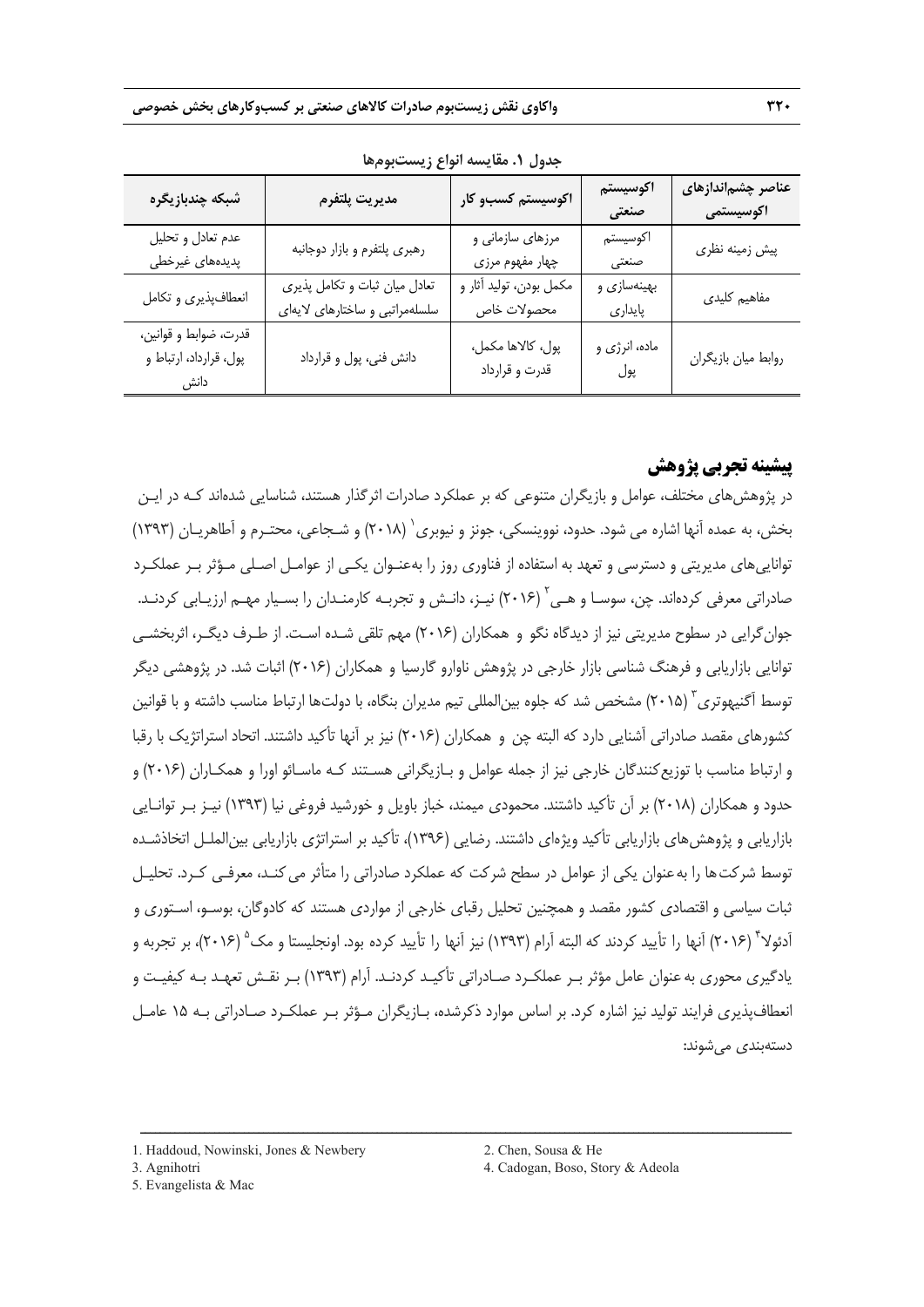- .9 ارتباط مناسب با توزيعكنندگان خارجي؛ .10 جلوه بينالمللي تيم مديران بنگاه؛ .11 دانش و تجربه كاركنان؛ .12 فرهنگ شناسي بازار خارجي؛ .13 تعهد به بهرهبري از تكنولوژي بهروز؛ .14 جوانگرايي در سطوح مديريتي؛ .15 آشنايي با قوانين كشور مقصد.
- .1 تعهد به اجراي استراتژيهاي بازارايابي؛
	- .2 اتحاد استراتژيك با رقبا؛
		- .3 تحليل رقباي خارجي؛
			- .4 تعهد به كيفيت؛
			- .5 يادگيري محوري؛
	- .6 انعطافپذيري فرايند توليد؛
- .7 تحليل ثبات سياسي و اقتصادي كشور مقصد؛
	-
	- .8 تواناييهاي تخصصي مديران؛

# **روششناسي پژوهش**

اين پژوهش از نظر هدف توسعهاي و از نظر گردآوري دادهها، تركيبي از دادههاي كيفي و كمي با رويكرد آميختـه اسـت. در مرحله نخست پژوهش آميخته، مبتنى بر رويكرد كيفى و از طريق روش نگاشت شناختى علّى` و نرمافزار يوسينت<sup>٬</sup>، به خوشهبندي عوامل مؤثر بر عملكرد صادراتي شركتها كه در قسمت پيشينه تجربي پژوهش استخراج شـدهانـد، پرداختـه ميشود. بر اين اساس، از طريق روش نمونهگيري قضاوتي، بـا يـازده نفـر از خبرگـان در اتـاق بازرگـاني ايـران و وزارت صنعت، معدن و تجارت، مصاحبههاي عميق انجام شد. معيار انتخاب اين خبرگان، ميزان سابقه شـغلي، حـوزه تخصصـي شغلي و شهرت و اعتبار آنها در حوزه صادرات است. بر همين مبنا، خبرگاني كه حـداقل داراي 15 سـال سـابقه در حـوزه صادرات و مشاوره به شركتهاي صادراتي صنعتي كوچك و متوسط هستند و همچنـين حـوزه تخصصـي خـود بـهطـور مستقيم به صادرات كالاهاي صنعتي مرتبط است و در وزارت و صنعت و معدن و تجارت و اتاق بازرگاني ايران بـهعنـوان خبره در اين حوزه شناخته ميشوند، انتخاب شدند. تعداد خبرگان و مصاحبهها بر اساس رسيدن به اشباع نظري بوده و بعد از انجام مصاحبه يازدهم خاتمه يافتند. مبتني بر اين مصـاحبههـا، در ابتـدا، اثرگـذاري ايـن 15 بـازيگر اسـتخراجشـده از پژوهشها بهعنوان عوامل اثرگذار بر صادرات كالاهاي صنعتي بخش خصوصي شركتهاي كوچك و متوسط تأييد شد و سپس از آنها خواسته شد تا ارتباط ميان 15 بازيگر را بررسي و تحليل كرده و ارتباط ميان آنها را بهصورت زوجي، از صفر تا پنج در قالب پرسشنامههايي نمرهگذاري كنند. عدد صفر نشاندهنده عدم ارتباط ميان متغيرها و عـدد 5 نشـاندهنـده ارتباط بسيار قوي ميان آنها است. از اين طريق ميتوان به اكتشاف روابط ميان متغيرها پرداخت و به طراحي زيسـتبـوم متشكل از بازيگران مؤثر بر صادرات كالاهاي صنعتي بخش خصوصي در سطح شركتهاي كوچك و متوسط اقدام كرد. نتايج حاصل از اين مصاحبهها، با استفاده از نرمافزار يوسينت بررسي شده و براي طراحي زيسـتبـوم اسـتفاده شـدند. در مرحله دوم پژوهش آميخته، مبتني بر رويكرد كمي و از طريق روش مدلسازي معادلات سـاختاري و نـرمافـزار Smart PLS به بررسي اثرگذاري خوشههاي شناساييشده بر عملكرد صادراتي شركتها پرداخته ميشود. در اين مرحلـه، بـا در

1. Causal Cognitive Mapping 2. Ucinet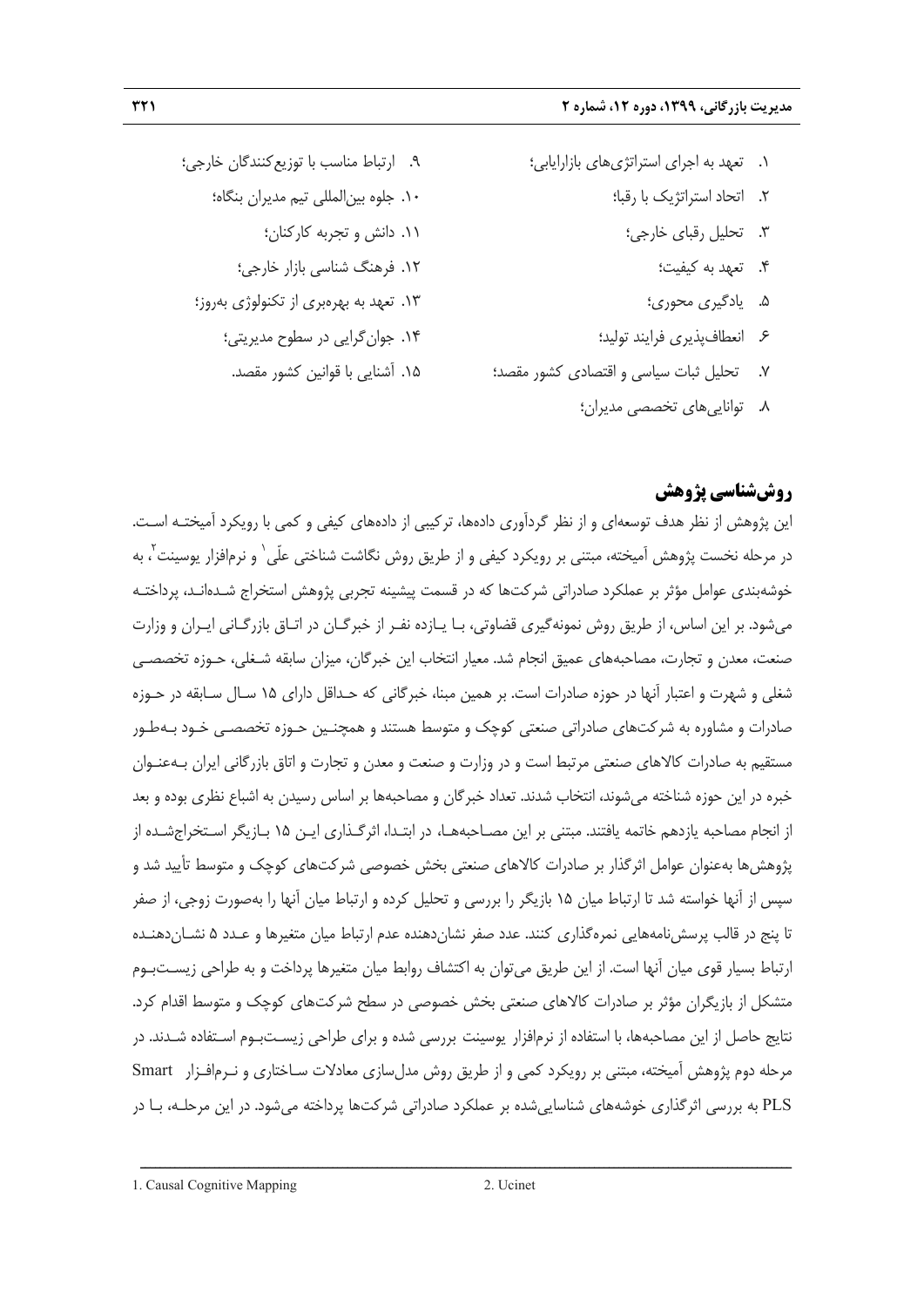نظر گرفتن حجم اثر ۰/۱۵، توان آزمون ۰/۸، خطاي نوع اول ۰/۰۵ و تعداد چهار خوشه كه در مرحلـه نخسـت اسـتخراج میشوند، حداقل حجم نمونه لازم توسط نرمافزار جی پاور<sup>`</sup>، ۸۵ تعیین شد. برای اندازهگیری عملکرد صادراتی شرکتها از سه بعد مالی، راهبردی و رضایت و بر مبنای یک پرسشiامه استاندارد استفاده شده است (اورا، زیلبر و لـوپز<sup>۲</sup>، ۲۰۱۶). بـر اساس خوشههاي نهايي استخراجشده و متغير عملكرد صادرات، پرسشنامههايي طراحـي شـده و روايـي محتـوايي آنهـا نوسط شاخصهای CVI° و CVR° و هفت نفر از خبرگـان دانشـگاهی، تأييـد شـدند، سـپس از ميـان كسـبوكارهـای صادراتي صادراتي معرفيشده توسط وزارت صنعت و معدن و تجارت و اتاق بازرگاني ايران، طي بازه زمـاني پـنجماهـه از دي 1397 الي خرداد 1398 ميان 150 شركت صادراتي بهصورت تصادفي توزيع شدند و از آنها خواسته شد تا حداقل سه نفر از مديران ارشد شركتها كه تخصص بالايي در حوزه بازار، فروش و تعاملات تجاري دارند، پرسشنامههـا را تكميـل كنند. در نهايت، 334 پرسشنامه مربوط به 97 شركت، بهطور كامل تكميل شده و بازگرداننده شدند. شايان ذكر است، از پاسخهاي پرسشنامههاي هر شركت، ميانگين گرفته شده و وارد تحليل آماري شدند.

# **يافتههاي پژوهش**

در مرحله نخست پژوهش، از طريق روش نگاشت شناختي علّي، به واكاوي ارتباط ميان عوامل مؤثر بر عملكرد صـادراتي شركتها پرداخته ميشود. بر اين اساس، ابتدا پرسشنامههاي جمـعآوريشـده از خبرگـان، از طريـق آزمـون كروسـكال واليس تحليل شده و اطمينان حاصل شد كه پاسخهاي آنان، از ويژگيهاي سطح تحصيلات، سن و تجربه آنهـا مسـتقل بوده است. سپس از طريق نرمافزار يوسينت و تحليل خوشهاي دادههاي شباهت و دادههاي تفاوت، نتيجه گرفته شـد كـه نقشههاي علّي خبرگان قابليت تجميع و ادغام را داشته و كيفيت دادههاي استفادهشده تأييـد مـيشـوند (صـادقي مقـدم، 1391). در نهايت، طي دو بخش، به ادغام نقشههاي خبرگان پرداخته ميشـود. در بخـش نخسـت، نقشـههـاي ادغـامي خبرگان با توافقهاي ۶۰ درصدي، ۷۰ درصدي و ۱۰۰ درصدي، از طريق نرمافزار اكسل استخراج ميشوند كـه بـهدليـل محدوديت در حجم مقاله، از ارائه آنها خودداري ميشود. به بيان ديگر، مجموع ماتريسهاي پاسخ هر يك از خبرگـان بـا هم جمع شده و ميزان توافقي كه روي هر رابطه وجود دارد، بررسي ميشود. ميزان توافقهـاي 60 درصـد، 70 درصـد و 100 درصد بهعنوان نقاط آستانه براي طراحي نقشههاي ادغـامي اسـتفاده مـيشـوند. هـر يـك از ايـن نقشـههـا داراي ويژگيهايي همچون تعداد مقولهها (تعداد گرههاي فعال در مدل) و روابط علّي ميان مقولهها هسـتند. نقشـه ادغـامي 60 درصدي داراي 15 مقوله و 89 رابطه علّي، نقشه ادغامي 70 درصدي داراي 15 مقوله و 63 رابطه علّـي و نقشـه ادغـامي 100 درصدي داراي 15 مقوله و 47 رابطه علّي است. بر همين اساس مشاهده ميشود كه هر چقدر ميزان توافق نقشههـا افزايش پيدا مي كند، تعداد روابط علّي كمتر شده و به بيان ديگر، نقشه ادغامي سادهتر مي شـود. در ادامـه، شـاخصهـاي قدرت برآورد مدل، ضريب شباهت مدل و درجه نمايندگي مدل نيز براي هر يك از نقشههاي ادغـامي تعيـين شـدند كـه مقادير آنها در گام دوم ارائه مي شود. بهعلاوه، هر يک از اين سه نقشه ادغامي، از طريق روش آماري كنكر <sup>۵</sup> خوشهب*نـدي* 

<sup>3.</sup> Content Validity Index 4. Content Validity Ratio

<sup>5.</sup> Concor

<sup>1.</sup> G-Power 2. Oura, Zilber & Lopez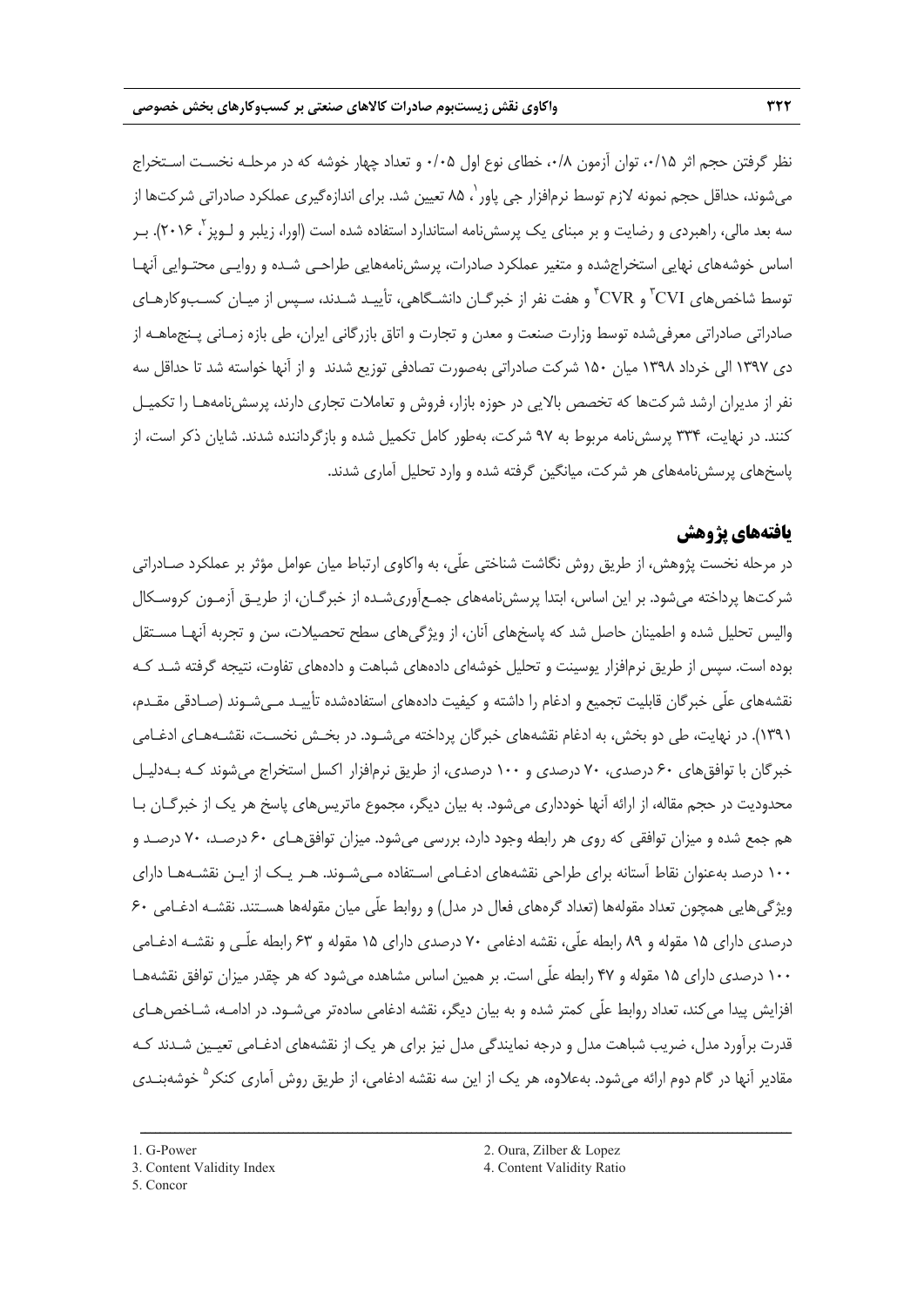شدند. براي جلوگيري از حجيم شدن مقاله، نتايج حاصل از خوشهبندي كنكر براي هر يك از اين سه نقشه ادغامي ارائـه نميشود. در گام بعدي، فقط نتايج حاصل از خوشهبندي از طريق روش آماري كنكر، براي نقشهاي كـه بـهعنـوان نقشـه مطلوب انتخاب ميشود، ارئه خواهد شد. در بخش دوم، بـراي ارزيـابي و مقايسـه سـه نقشـه ادغـامي 60 درصـدي، 70 درصدي و ١٠٠ درصدي، از الگوي فاست<sup>(</sup> (١٩٩٢) استفاده مي شود. براي اين منظور از سه شاخص قـدرت بـرآورد مـدل، ضريب شباهت مدل و درجه نمايندگي مدل استفاده ميشود. اين شاخصها در گام نخست، براي هر يـك از نقشـههـاي ادغامي محاسبه شده بودند و در اين گام، ارزيابي ميشوند. هر يك از اين سه شاخص ذكرشده براي نقشههاي ادغامي در جدول 2 ارائه ميشوند.

**جدول .2 ارزيابي مدلهاي بلوكبنديشده** 

| ٔ نقشه ادغامی ۱۰۰ درصدی     | نقشه ادغامی ۷۰ درصدی | <b>ٰ نقشه ادغامی 20 درصدی</b> | شاخص                      |
|-----------------------------|----------------------|-------------------------------|---------------------------|
| $\cdot$ / $V$ $V$ $V$ $V$   | .75.14               | .14.95                        | قدرت برأورد مدل           |
| $\cdot$ / $\cdot$ / $\cdot$ | $\cdot$ /۳۱۳۶        | .75514                        | ضريب شباهت مدل            |
| ۱۴۵.                        | $\cdot$ /۳۲          | ۰/۲۶                          | درجه نمایندگ <i>ی</i> مدل |

قدرت برآورد مدل و ضريب شباهت مدل، بهعنوان شاخصهاي مهم براي تصميمگيري مطرح ميشوند. با توجه به جدول ۲، نقشه ادغامي ۱۰۰ درصدي از نظر قدرت برآورد مدل داراي بيشترين مقدار بوده و نقشه ادغامي ۶۰ درصدي نيز از نظر ضريب شباهت مدل داراي بيشترين مقدار است. در اينجـا، شـاخص درجـه نماينـدگي مـدل، بـهعنـوان شـاخص تعيين كننده براي انتخاب مدل بهكار مي رود. بر اين اساس، از آنجا كه درجه نماينـدگي مـدل بـراي نقشـه ادغـامي ١٠٠ درصدي داراي بيشترين مقدار است، نقشه ادغام 100 درصدي بهعنوان نقشه بهينه و مطلوب انتخاب ميشود.

ميزان ارتباط ميان خوشهها در جدول ٣ نمايش داده مي شود. همچنين، مقدار ضريب تعيين ماتريس برابر بــا ٨٧٣/٠ است كه مقدار بسيار خوب و قابل قبولي است.

| 'ر حرین روس تنامر<br>جنون ۰۰ چنانی روابط نیان خوشته |                    |                            |                    |            |
|-----------------------------------------------------|--------------------|----------------------------|--------------------|------------|
| ا خوشه چهارم                                        | خوشه سوم           | خوشه دوم                   | خوشه اول           | خوشهها     |
| $\cdot/\cdot\cdot$                                  | .199               | $\cdot 70.$                | $\cdot/\cdot\cdot$ | خوشه اول   |
| $\cdot/\Delta \cdot \cdot$                          | .785               | $\cdot/\cdot\cdot$         | $\cdot/\cdot\cdot$ | خوشه دوم   |
| $\cdot$ /۳۷۵                                        | $\cdot/\cdot\cdot$ | $\cdot$ /۴۳ $\gamma$       | $\cdot/\cdot\cdot$ | خوشه سوم   |
| $\cdot/\cdot\cdot$                                  | $\cdot$ /۲۵۰       | $\cdot/\Delta \cdot \cdot$ | $\cdot/\cdot\cdot$ | خوشه چهارم |
|                                                     | ضريب تعيين ماتريس  |                            |                    |            |

**جدول .3 چگالي روابط ميان خوشهها از طريق روش كنكر**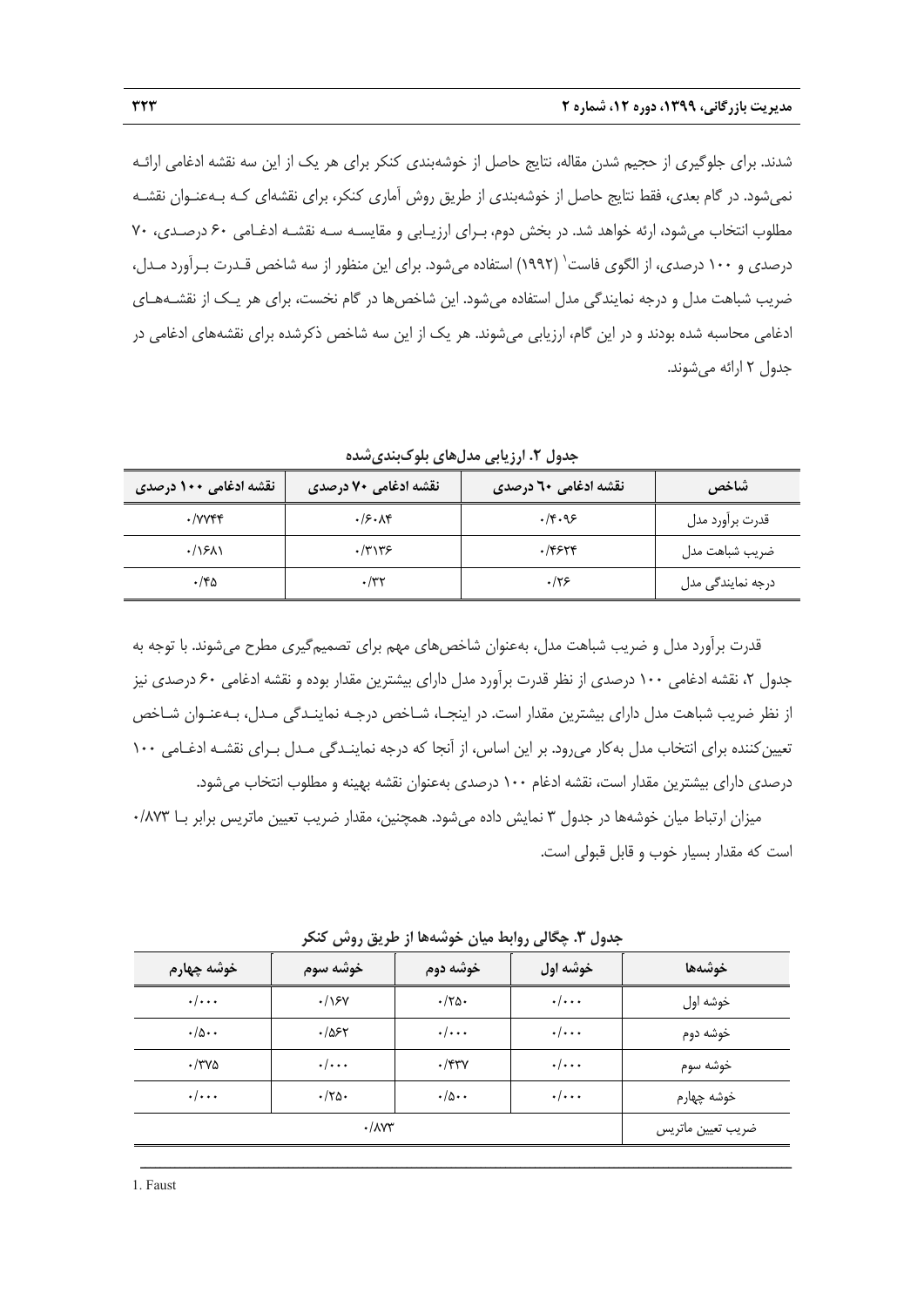همان طور كه در جدول ۳ مشخص است، اين چهار خوشه شناسايي شده از ۱۵ بازيگر استخراجشـده، داراي هشـت رتباط ميان يكديگرند. بيشترين ارتباط ميان خوشههاي ٢ و ٣ و كمترين ارتباط ميان خوشههاي ١ و ٣ است. با توجه بـه خوشهبندی انجامشده در شکل ۳ و بازیگران تخصیص یافته به هر یک از آنها، این چهار خوشه با عناوین هژمونی دانشی، فرهنگ توليد، ديپلماسي بازار و ساختار انساني بنگاه دستهبندي ميشوند كه عوامل هر يک عبارتاند از:

- خوشه هژموني دانشي، داراي عوامل: الف) تحليل رقباي خارجي؛ ب) تحليل ثبات سياسـي و اقتصــادي كشــور مقصد؛ پ) تعهد به اجرای استراتژیهای بازاریابی؛ ت) فرهنگشناسی بازار خارجی.
- خوشه فرهنگ توليد داراي عوامل: الف) تعهد بــه كيفيــت؛ ب) يــادگيري محــوري؛ پ) تعهــد بــه بهــرهوري از نكنولوژي بهروز؛ ت) انعطافپذيري فرايند توليد. •
- خوشه ديپلماسي بازار، داراي عوامل: الف) جلوه بين|لمللي مديران بنگاه؛ ب) آشنايي با قوانين كشور مقصد؛ پ) تحاد استراتژيک با رقبا؛ ت) ارتباط مناسب با توزيع كنندگان خارجي.
- خوشه ساختارى انسانى بنگاه، داراى عوامل: الف) توانايىهاى تخصصى مديران؛ ب) دانش و تجربه كاركنان و پ) جوان گرايي در سطوح مديريتي.

در شكل ۱، ارتباط ميان اين خوشهها كه تشكيل زيستبوم صادرات كالاهاى صـنعتى بخـش خصوصـى در سـطح شركت را نشان مىدهد، بر اساس نتايج خروجى روش تحليلى كنكر ارائه مىشود. شايان ذكر اسـت، ضـرايب مسـيرهاى ت. ستخراج شده است ل از جدول 1 اس اين مدل



**ت در سطح شركت خش خصوصي د لاهاي صنعتي بخ وم صادرات كالا كل .1 زيستبو شك**

در مرحله دوم پژوهش، از طريق روش مدل $\omega$ ازي معادلات ساختاري بـه بررسـي اثرگـذاري ايـن چهـار خوشـه بـر عملکرد صادراتی کسبوکارهای کوچک و متوسط اقدام شد. مدل مفهومی بخش کمی پـژوهش در قالـب ۲ ارائـه شـده است.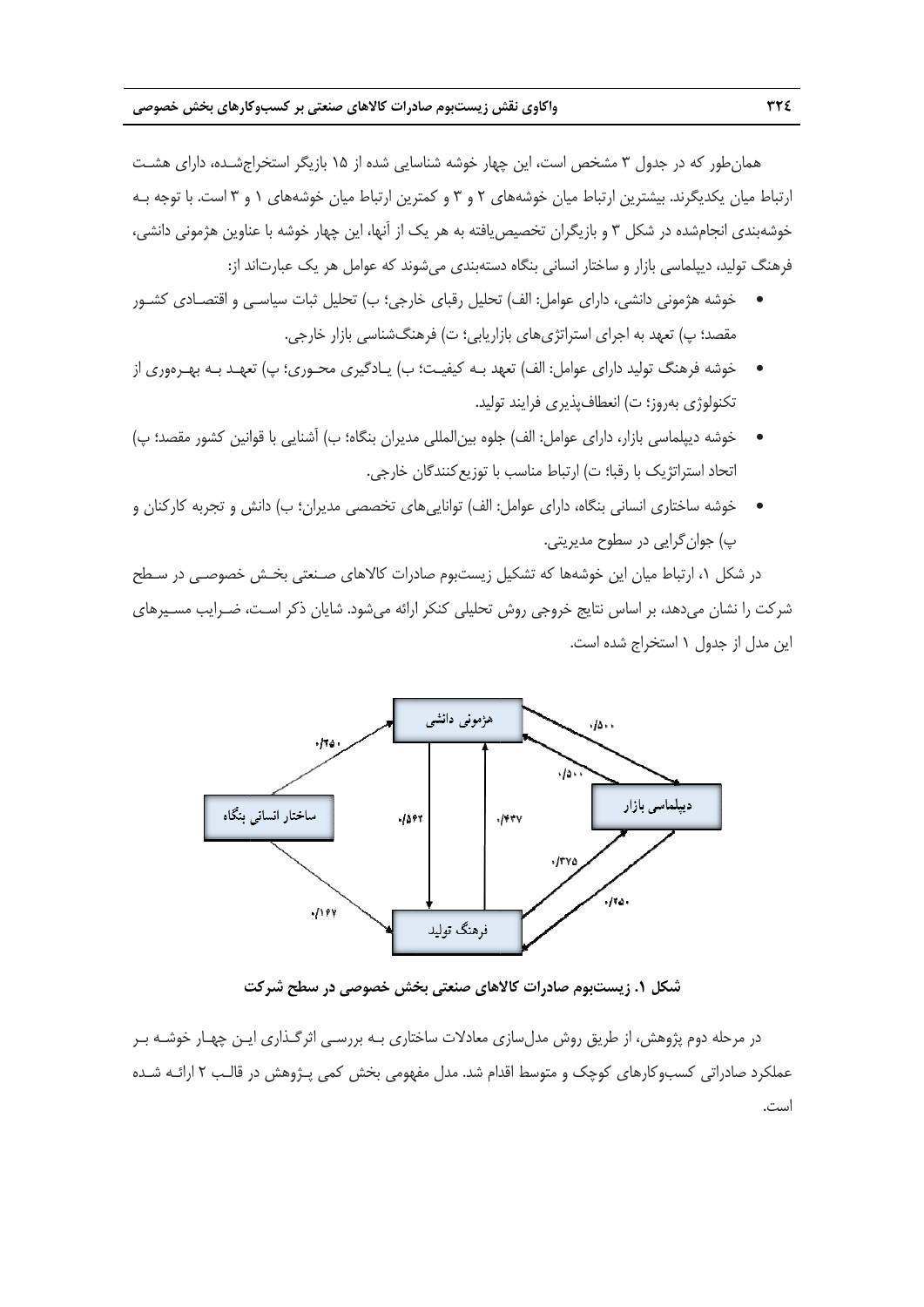

در جدول ۴، به بررسي روايي هم5را و پايايي متغيرهاي عملكرد صادراتي، هژموني دانشي، ديپلماسي بازار، فرهنـگ نوليد و ساختار انساني بنگاه ميپردازيم.

| ضريب تعيين<br>$(R^{\gamma})$ | ميانگين واريانس<br>استخراجشده | پايايى<br>ترکیبی               | ألفاي كرونباخ                | تعداد گويهها | ابعاد   | متغير               |
|------------------------------|-------------------------------|--------------------------------|------------------------------|--------------|---------|---------------------|
|                              |                               |                                |                              | ۴            | مالی    |                     |
| $\cdot$ /۴ $\cdot$ ۵         | .751                          | $\cdot/\lambda$ 95             | $Y/\lambda Y$                | ۵            | راهبردى | عملكرد صادراتي      |
|                              |                               |                                |                              | ۴            | رضايت   |                     |
|                              | .79.7                         | .185                           | $\cdot$ /YA)                 | ۶            |         | هژمونی دانشی        |
|                              | $\cdot$ / $\Delta$ A۴         | $\cdot/\lambda r$              | $\cdot$ / $Y$ ۶۴             | ۶            |         | دیپلماسی بازار      |
|                              | .755                          | $\cdot$ / $\wedge$             | $\cdot/\lambda\cdot\Upsilon$ | ۵            |         | فرهنگ تولید         |
|                              | $\cdot$ /ava                  | $\cdot/\lambda\cdot\mathsf{r}$ | $\cdot$ /YTY                 | ۶            |         | ساختار انسانى بنگاه |

**ها همگراي متغيره پايايي و روايي ول .4 بررسي پ جد**

با توجه به جدول ۴، از أنجا كه مقادير ألفاي كرونباخ و پايايي تركيبي بـراي تمـامي متغيرهـا بيشــتر از ۰/۷ اسـت، پايايي أنها تأييد ميشود. همچنين، به اين دليل كه مقدار ميانگين واريانس استخراجشده براي تمـامي متغيرهـا بيشــتر از ۰/۵ است، روايي همگراي آنها نيز تأييد ميشود. از طرف ديگر، به دليل اينكه مقدار ضريب تعيين متغير وابسـته عملكـرد صادراتی برابر است با ۰/۴۰۵ که از ۰/۳۳ بیشتر است، بنابراین متغیرهای مستقل بـهخـوبی توانسـتهانـد متغیـر عملکـرد صادراتي را تبيين كنند و اين، كيفيت ساختاري مناسب مدل را نشان ميدهد. حال، در جدول ۵، به بررسي روايي واگــراي متغيرها، از طريق روش فورنل لاركر پرداخته مىشود.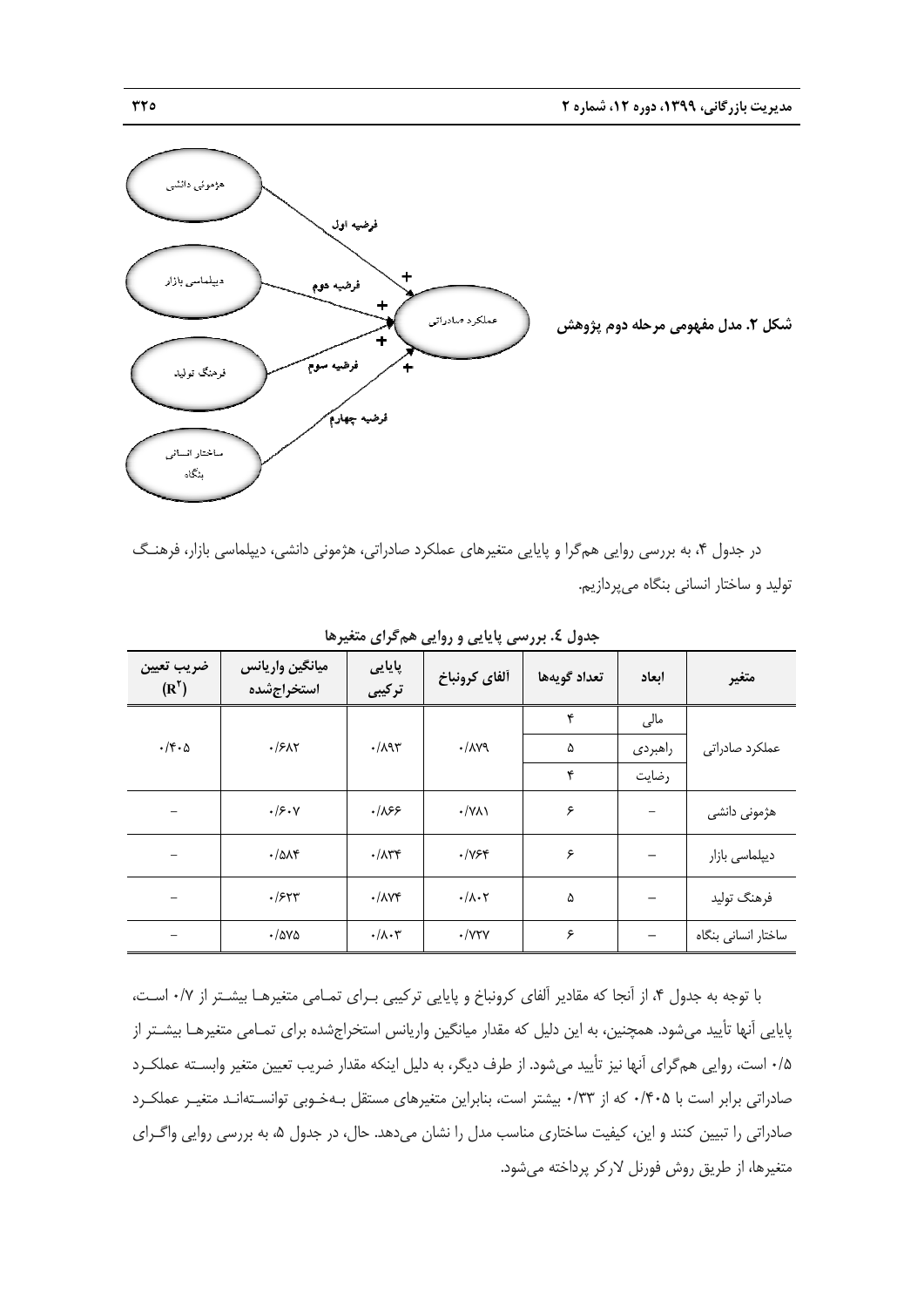| ساختار انسانی بنگاه   | فرهنگ تولید                        | ديپلماسي بازار | هژمونی دانش <i>ی</i> | عملكرد صادراتى                  |                     |
|-----------------------|------------------------------------|----------------|----------------------|---------------------------------|---------------------|
|                       |                                    |                |                      | $\cdot$ /175                    | عملكرد صادراتي      |
|                       |                                    |                | $\cdot$ /yyq         | $\cdot$ /۶۷۱                    | هژمونی دانشی        |
|                       |                                    | ۰/۷۶۴          | $\cdot/\Delta$       | $\cdot$ / $\vee$ $\cdot$ $\vee$ | دیپلماسی بازار      |
|                       | $\cdot$ / $\vee$ $\wedge$ $\wedge$ | $\cdot$ /۳۸۸   | $\cdot$ /۳۲۶         | $\cdot$ / $\mathcal{F}$         | فرهنگ توليد         |
| $\cdot$ /YA $\lambda$ | $\cdot$ /٣۵۵                       | .754V          | $\cdot$ /۲۷۵         | $\cdot$ /۴۳۷                    | ساختار انسانی بنگاه |

**جدول .5 بررسي روايي واگرا از طريق روش فورنل لاركر** 

در قطر اصلي جدول ۵، جذر مقـادير ميـانگين واريـانس اسـتخراجشـده هـر يـك از متغيرهـا قـرار دارد و در سـاير سلولهاي جدول، ميزان همبستگي بين متغيرها درج شده اسـت. از آنجـا كـه مقـادير تمـامي عناصـر روي قطـر اصـلي ماتريس، از تمامي عناصر سطر و ستونهاي متناظر با خود آنها بيشتر است، بنابراين روايي واگرا نيز تأييد ميشـود. حـال ميتوان به بررسي ارتباط ميان متغيرهاي مستقل و متغير وابسته پرداخت. فرضيههاي مطرح شده در مرحله دوم پـژوهش و همچنين نتايج حاصل از تحليل آنها در جدول 6 ارائه ميشود.

| نتيجه       | مقدار معناداري | ضريب مسير    | فرضيه                                                            |  |
|-------------|----------------|--------------|------------------------------------------------------------------|--|
| تأييد فرضيه | $f/\lambda$    | $\cdot$ /٣٢٣ | هژمونی دانشی، بر عملکرد صادراتی کسبوکار اثر مثبت میگذارد.        |  |
| تأييد فرضيه | $\lambda$ /۴۲۲ | .15.7        | دیپلماسی بازار، بر عملکرد صادراتی کسبوکار اثر مثبت میگذارد.      |  |
| تأييد فرضيه | 5/7.7          | $.$ /۴۳۶     | فرهنگ تولید، بر عملکرد صادراتی کسبوکار اثر مثبت میگذارد.         |  |
| تأييد فرضيه | ۳/۵۷۸          | $\cdot$ /٢٨١ | ساختار انسانی بنگاه، بر عملکرد صادراتی کسبوکار اثر مثبت میگذارد. |  |

**جدول .6 بررسي فرضيهها** 

همانطور كه در جدول 6 مشاهده ميشود، تمامي فرضيات مرحله كمي پژوهش با توجه به اينكه مقـدار معنـاداري آنها بيشتر از 1/96 است، تأييد ميشوند.

# **نتيجهگيري**

در پژوهش حاضر، 15 بازيگر فعال در حوزه زيستبوم صادرات كالاهاي صنعتي بخش خصوصي در سـطح شـركتهـا از ميان پژوهشها استخراج شدند كه عملكرد صادراتي آنها را تحت تأثير خود قرار ميدهند. با توجـه بـه ادبيـات پژوهشـي حوزه كسبوكار، اصطلاح زيستبوم بهطور عموم به تعامل ميان گروهي از بازيگران اشاره دارد كه به فعاليتهاي يكديگر ، 2018). <sup>1</sup> وابسته هستند و همافزايي ميان آنها به بهبود عملكرد نهايي مجموعه آنها منجر ميشود (ژاكوبيدز، سنامو، گاور بر اين اساس، پژوهشگران، جنبههاي متفاوت زيستبوم را با توجه به واحد تحليل بررسي ميكنند كـه در ايـن پـژوهش، سطح تحليل، شركتها هستند. در اين پژوهش، دو يافته اصلي و بنيادين حاصل شد.

يافته نخست، به خوشهبندي عناصر مؤثر بر عملكرد صادراتي شركتها بـر مبنـاي همگنـي و هـمبسـتگي آنهـا (و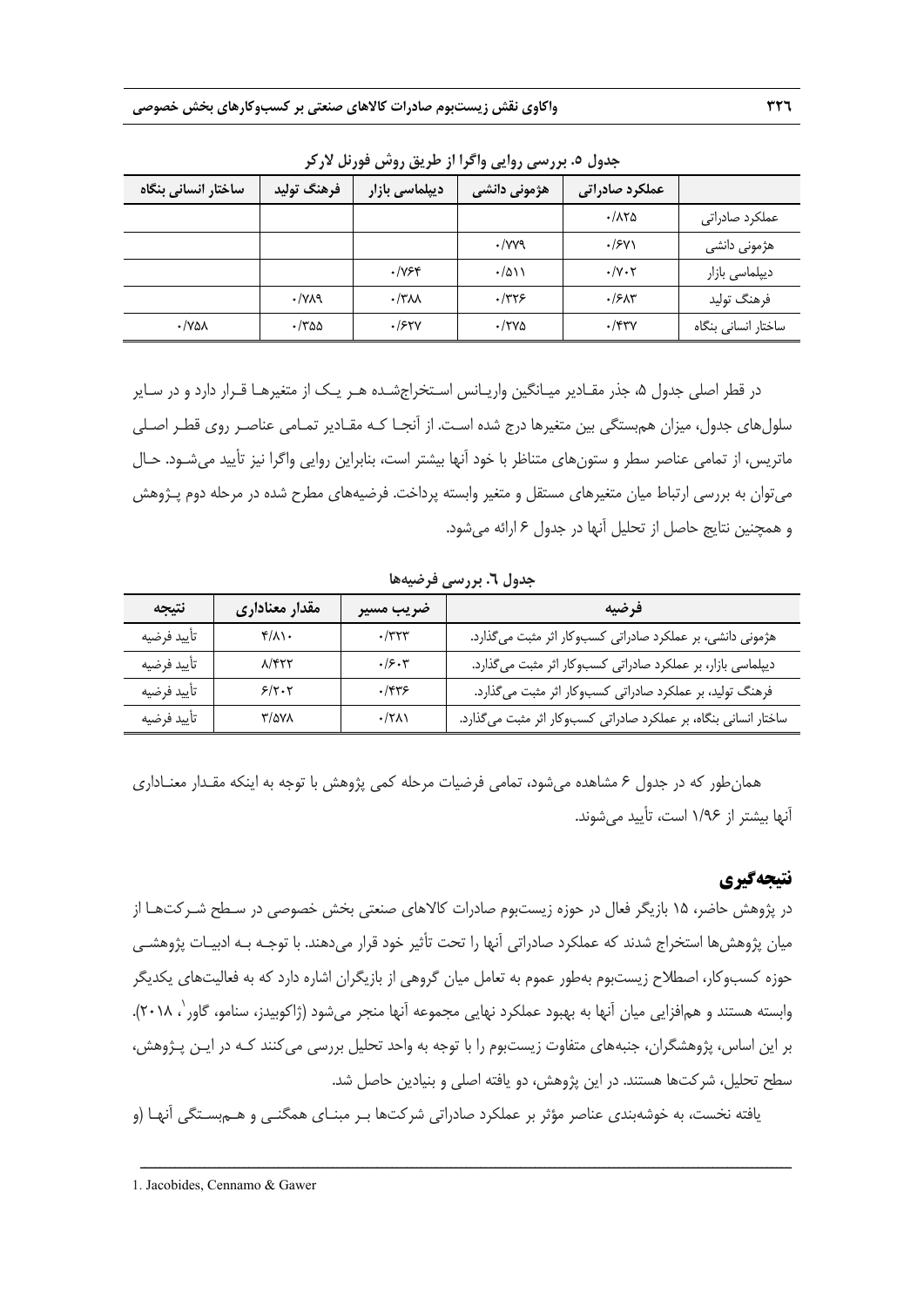همچنين تأييد اثرگذاري اين خوشهها بر عملكرد صادراتي شركتها بر اساس تحليل آماري) و يافته دوم، بررسـي ارتبـاط ميان اين خوشهها و تحليل حساسيت روابط علّي ـ معلولي ميان آنها ميپردازد.

در ارتباط با يافته نخست، پس از شناسايي عوامل مؤثر بر عملكرد صادراتي از طريق بررسي پژوهشهاي مختلـف، ارتباط و تعامل ميان 15 بازيگر شناساييشده از طريق مصاحبه با يازده خبره از وزارت صنعت و معـدن و تجـارت و اتـاق بازرگاني ايران بررسي شد. سپس با تكميل ماتريس روابط ميان عوامل بر مبناي نظر خبرگـان، دادههـاي حاصـل از ايـن ماتريسها از طريق روش نگاشتشناختي علّي تحليل و تبيين شدند. مطابق با يافتههاي پژوهش، اين 15 بازيگر در قالب چهار گروه يا خوشه دستهبندي ميشوند كه با يكديگر تعامل بالايي داشته و همافزايـي مثبـت ميـان آنهـا سـبب بهبـود عملكرد صادراتي ميشود. در واقع، زيستبوم صادرات صـنعتي در سـطح شـركت داراي چهـار خوشـه هژمـوني دانشـي، فرهنگ توليد، ديپلماسي توليد و ساختار انساني بنگاه است كه هر يك از آنها از يك زاويه منحصـر بـه فـرد، بـر محـيط فعاليتي در سطح شركت اثر گذاشته و در صورت تنظيم صحيح روابط ميان آنها مـيتـوان شـاهد رشـد عملكـرد صـنعتي بنگاهها بود. هژموني دانشي، به ميزان آگاهي و احاطه اطلاعاتي در خصوص ويژگيهاي مردم و فرهنگ كشـور مقصـد و همچنين بازار هدف در آن كشور اشاره دارد كه بايد توسط بنگاهها، با توجه به محصولات صادراتي خـود و بـا اسـتفاده از اطلاعات دست اول و دست دوم اخذ شود. در اين بين، طراحي استراتژي مناسب مبتنـي بـر ويژگـيهـاي محصـولات و همچنين كشور مقصد و تعهد به پيادهسازي آنها از اصول مهم در هژموني دانشي است كه به برتري از سـاير رقبـا منجـر ميشود. فرهنگ توليد، به ارزشهاي نرمافزاري اشاره دارد كه سبب در نظر گرفتن دوگانه مشتري ـ محصـول در فراينـد توليد ميشود و ميان بنگاه و مشتري پيوندي عميق ايجاد ميكند. ديپلماسي بازار، به مديريت روابط ميـان بنگـاه و سـاير عناصر محيطي از جمله رقبا، بازار و قوانين كشور مقصد اشاره دارد. يكي از پايههاي اساسي اين خوشه، تشكيل اتحادهاي استراتژيك ميان رقباست كه از فعاليت در بازار تعريف جديدي ارائه ميكند. ساختار انساني بنگاه، به ويژگيها و جانمـايي صحيح مديران و كارمندان اشاره دارد كه سبب پيشبرد سياستهاي عملكردي بنگاه در حوزه صادرات ميشود. اسفيداني، حسنقليپور ياسوري، تركستاني و روحاني (1397)، در پژوهش خود، اثرگذاري برخي عوامل همچون بازارشناسي خارجي و توانايي و قابليت مديران بر عملكرد صادراتي را تأييد كردند ولي ارتباط ميان اين عوامل با يكديگر بررسـي نشـده اسـت. محترم و موثق (1397) نيز به معناداري اثر بازارگرايي صادرات و آميخته بازاريابي بر عملكرد صادرات اشاره داشتند، ولـي ارتباط ميان شاخصهاي اين دو متغير با يكديگر نيز بررسـي نشـده اسـت. در ايـن پـژوهش، ابتـدا اثرگـذاري بـازيگران شناساييشده بر عملكرد صادراتي شركت ارزيابي شد و در نهايت، ارتباط پويا و چندگانه ميان آنها تحليل شد. در حالي كه در ساير پژوهشها، فقط بر شناسايي عوامل اثرگذار بر عملكرد صادراتي تمركز شده است. بر همين اساس، ناوارو گارسـيا و همكاران (2016)، كادوگان، بوسو و همكاران (2016) و رضايي (1396)، اثرگذاري عناصر خوشـه هژمـوني دانشـي بـر عملكرد صادراتي را تأييد كردهاند، هرچند، ارتباط ميان اين عناصر با ساير عناصر در خوشـههـاي ديگـر را ناديـده گرفتـه بودند. همچنين، اثرگذاري عناصر مربوط به خوشه فرهنگ توليد بر عملكـرد صـادراتي نيـز در پـژوهشهـاي شـجاعي و همكاران (1393)، اونجليستا و مك (2016) و آرام (1393) تأييد شده بود. در پـژوهشهـاي آگنيهـوتري (2015) چـن و همكاران (2016)، ماسائو اورا و همكاران (2016) و حدود و همكاران (2018)، ماهيت خوشه ديپلماسي بـازار و اثرگـذاري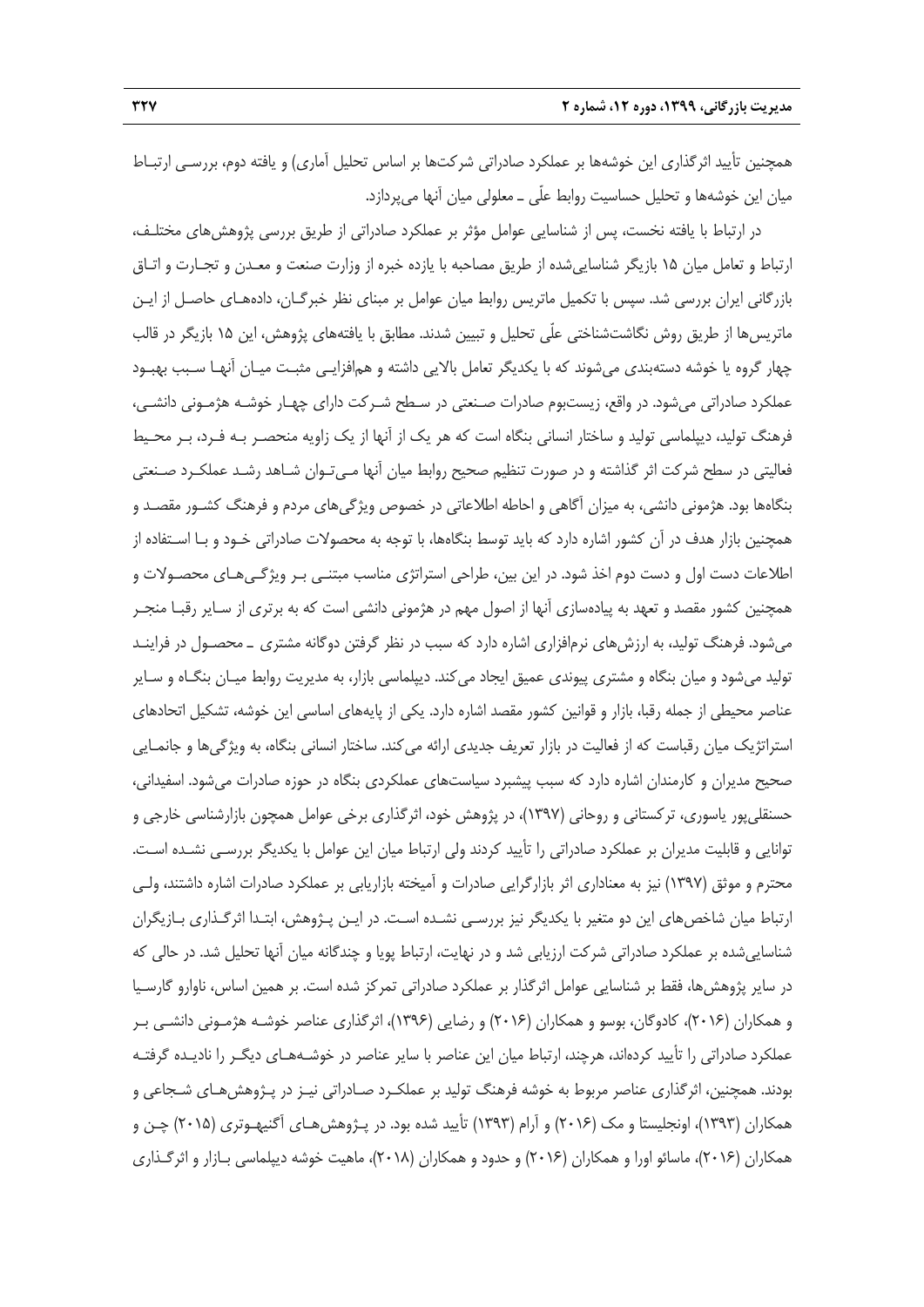آن بر عمكلرد صادراتي تأييد شـده اسـت. در نهايـت، شـجاعي و همكـاران (1393)، چـن و همكـاران (2016) و نگـو و همكاران (2016) در پژوهشهاي خود، فقط بر عناصر خوشه ساختار انسـاني بنگـاه متمركـز بـوده و اثرگـذاري آنهـا بـر عملكرد صادراتي را تأييد كردند.

در ارتباط با يافته دوم پژوهش، با توجه به مدل نهايي ارائهشده براي زيستبوم صـادرات كالاهـاي صـنعتي بخـش خصوصي در سطح شركتها، در شكل 1 مشاهده ميشود كه سه خوشه فرهنگ توليد، هژموني دانشي و ديپلماسي بـازار با يكديگر روابط دوسويه و تعاملي دارند و ضعف و نقصان در هر يك از آنها، سبب كاهش عملكرد صادراتي نهايي بنگـاه ميشود. نكته مهم اين است كه شدت ارتباط ميان اين سه خوشه با يكديگر مقدار بالايي است و نمـيتـوان زيسـتبـوم طراحيشده را با كمرنگ كردن هر يك از اين سه خوشه متصور شد. با توجه به ضرايب مسير خوشـه ديپلماسـي بـازار و هژموني دانش بر يكديگر كه برابر با 0/5 است، اين دو خوشه با يكديگر داراي قويترين اثر تعاملي هستند و هـمافزايـي ميان آنها، به طور اثربخشي سبب تقويت هردوي آنها ميشود. از سوي ديگر، از آنجا كه هر دوي اين خوشهها (هژمـوني دانش و ديپلماسي بازار) بر خوشه فرهنگ توليد اثرگذار هستند، بنابراين با همافزايي ميان اين دو خوشه، فرهنگ توليد نيز بهطور يقين افزايش مييابد. از سوي ديگر، خوشه ساختار انساني بنگاه، تنها خوشهاي است كه فقط اثرگذار است و هـيچ اثرپذيري از خوشههاي ديگر ندارد. اين خوشه را ميتوان بهعنوان زيرساخت و در واقع پلتفورم اين زيستبوم معرفي كـرد كه بر دو خوشه هژموني دانشي و فرهنگ توليد اثرگذار است و بـهصـورت غيرمسـتقيم ارتبـاط ميـان آنهـا را بـا خوشـه ديپلماسي بازار نيز تحت تأثير قرار ميدهد. وجود رابطه يكسويه ميان ساختار انساني بنگاه و خوشههاي هژموني دانشـي و فرهنگ توليد، نشاندهنده نقش ويژه آن بهعنوان هسته زيستبوم در مديريت و تنظيم روابط ميان ساير خوشهها است. ارتباط تعاملي ميان اين بازيگران و خوشهها، در پژوهشهاي ديگر بررسي نشده است.

بر اساس شكل 1 و مجموع ضرايب مسير خروجي هر يك از خوشهها بر خوشـههـاي ديگـر، هژمـوني دانشـي (بـا مجموع ضرايب خروجي 1/062) بهعنوان اثرگذارترين و راهبرديترين خوشه تعيين ميشود كه تمركز بر آن ميتواند بـه حداكثر بهبود بر خوشههاي ديگر منجر شود. به همين ترتيب، خوشههاي فرهنگ توليد (0/812)، ديپلماسي بازار (0/750) و ساختار انساني بنگاه (0/417)، بهترتيب داراي بيشترين اثرگذاري بر خوشههاي ديگر هستند. از سوي ديگر، بـر اسـاس مجموع ضرايب مسير ورودي، باز هم خوشههـاي هژمـوني دانـش (1/187)، فرهنـگ توليـد (0/979)، ديپلماسـي بـازار (0/875) و ساختار انساني بنگاه (0/000) بهترتيب اثرپذيرترين خوشهها هستند كه بهطور دقيق همانند نتـايج رتبـهبنـدي خوشهها بر اساس ميزان اثرگذاري است. با توجه به مشابه بودن نتايج اولويتبندي خوشـههـا در دو بخـش اثرگـذاري و اثرپذيري، ميتوان خوشه هژموني دانشي را بهعنوان راهبرديترين خوشه تعيين كرد كه در مقايسه با ساير خوشهها داراي بيشترين اثرگذاري و اثرپذيري است و تغييرات آن، بهصورت مستقيم خوشههاي ديگر را تحت تأثير قرار ميدهـد و خـود نيز متأثر از آنها است. بر همين اساس، خوشههاي فرهنـگ توليـد، ديپلماسـي بـازار و سـاختار انسـاني بنگـاه بـهترتيـب راهبرديترين خوشهها هستند.

با توجه به يافتههاي پژوهش و ضرايب مسير هر يك از خوشهها بر عملكرد صادراتي شركت، مشخص ميشود كـه بهترتيب، ديپلماسي بازار، فرهنگ توليد، هزموني دانشي و ساختار انسـاني بنگـاه داراي بيشـترين اثرگـذاري بـر عملكـرد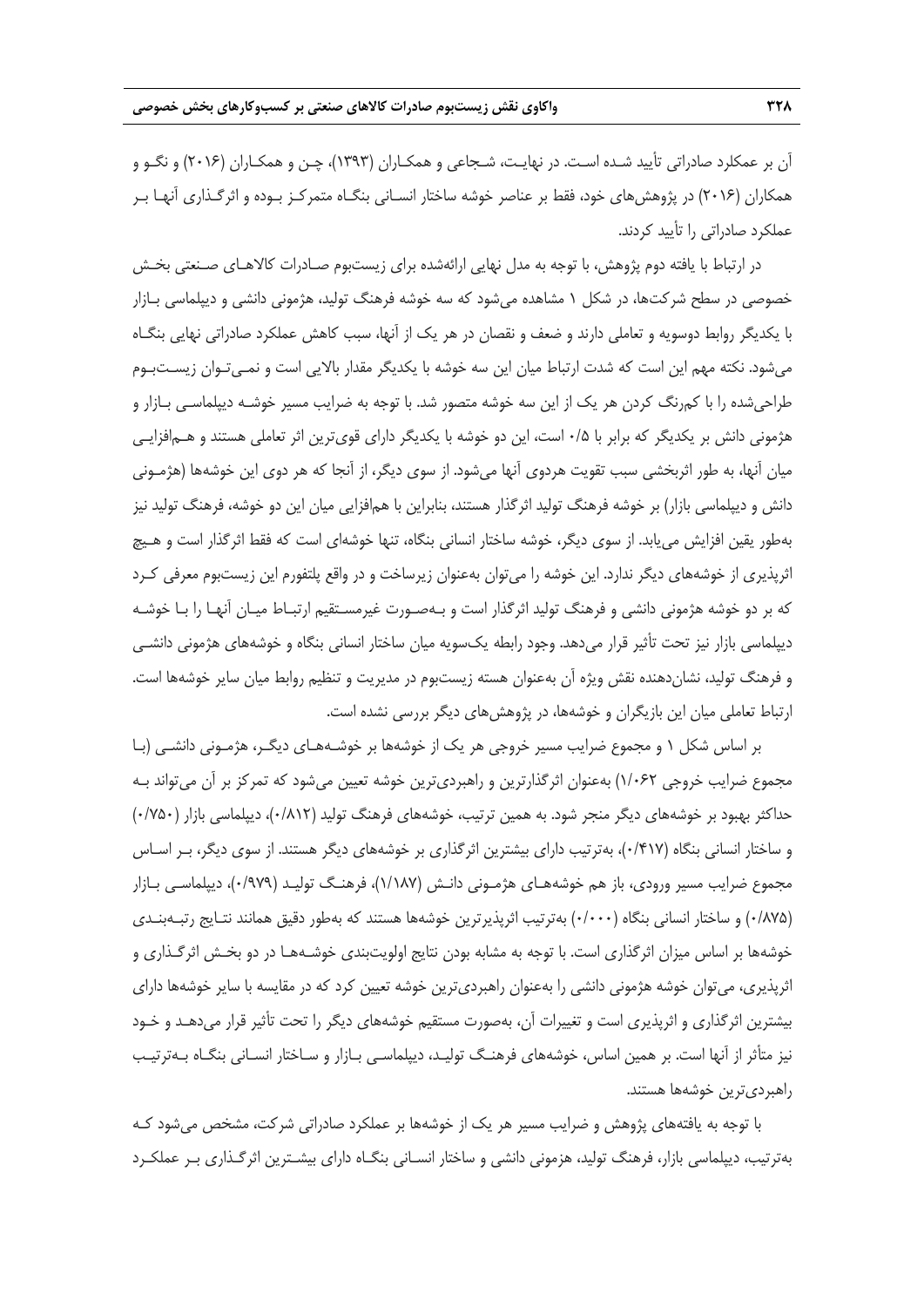صادراتی هستند. این موضوع نشان میدهد که کیفیت ارتباط و تعامل شـرکت بـا اجـزای محیطـی خـود از جملـه رقبـا، مشتريان و قوانين و مقررات كه ذيل خوشه ديپلماسي بازار قرار ميگيرند، از بالاترين اهميت برخوردار است و با توجه بـه ضریب مسیر بالای این خوشه (۰/۶۰۳) شاید بتوان آنها را بهعنوان عوامل مؤثر تعیین کننده بر بقـای عملکـردی شـرکت معرفي كرد. از طرف ديگر، با توجه به يافته دوم پژوهش، اين خوشه، بيشترين اثرپذيرى را از خوشه هژموني دانشي دارد. همچنين، با توجه به اينكه هژمونى دانشى، بيشترين اثرگذارى بر خوشه فرهنگ توليد (كه از ديدگاه اثرگذارى بر عملكرد صادراتي در جايگاه دوم قرار دارد) را نيز دارد، مي¤وان نتيجه گرفت كه توجه به عناصر خوشه هژموني دانشــي، مــي¤وانــد نوسعهگر و حمايتكننده بنيادين دو خوشه ديپلماسي بازار و فرهنگ توليد باشد. به بيان ديگـر، عـلاوه بـر تمركـز بـر دو خوشه ديپلماسي بازار و فرهنگ توليد بهعنوان خوشههاي كليدي مؤثر بر عملكرد صادراتي شـركت، بايـد روى هژمـوني دانشي سرمايهگذارى اساسي انجام داد تا تقويتكننده اثرگذارى آن دو خوشه باشد. اگرچه خوشه ساختار انساني بنگاه نيـز كمترين اثرگذارى را بر عملكرد صادراتى شركت دارد و بر دو خوشه فرهنگ توليـد و هژمـونى دانشـى مـؤثر اسـت، امـا نشاندهنده نقش توسعهگرانه آن در این خوشهها است. بر همین اساس، میتوان این چهار خوشه را در دو دسته ستادی و عملياتي قرار داد. دو خوشه ديپلماسي بازار و فرهنگ توليد، در دسته عملياتي قرار مي¢يرند كه بهطور مستقيم بر عملكرد صادراتی شرکت اثرگذاری بالایی دارند. همچنین دو خوشه دیپلماسی بازار و فرهنگ تولید در دسته ستادی قرار میگیرند كه علاوه بر تأثير مستقيم نسبي بر عملكرد صادراتي شركت، حمايتكننده خوشههاى بخش عملياتي نيز هسـتند. مـوارد ذكرشده در شكل ۳ مشاهده مىشود.



**ا ملياتي خوشهها دي ستادي و عم شكل .3 دستهبند ش**

مهمترين محدوديت نظرى كه در اين پژوهش مشاهده شد، نبود پژوهش@ايى بود كه ارتباط ميان عوامل اثرگذار بر عملكرد صادراتي شركتها را بررسي كرده باشند. از سوى ديگر، برخي از عوامل و بازيگران شناساييشـده طـي بررسـي 'دبيات پژوهشي، داراى واگرايى در مقالههاى مختلف بودند و در برخى از آنها اثرگذارى اين عوامل تأييـد شـده بـود و در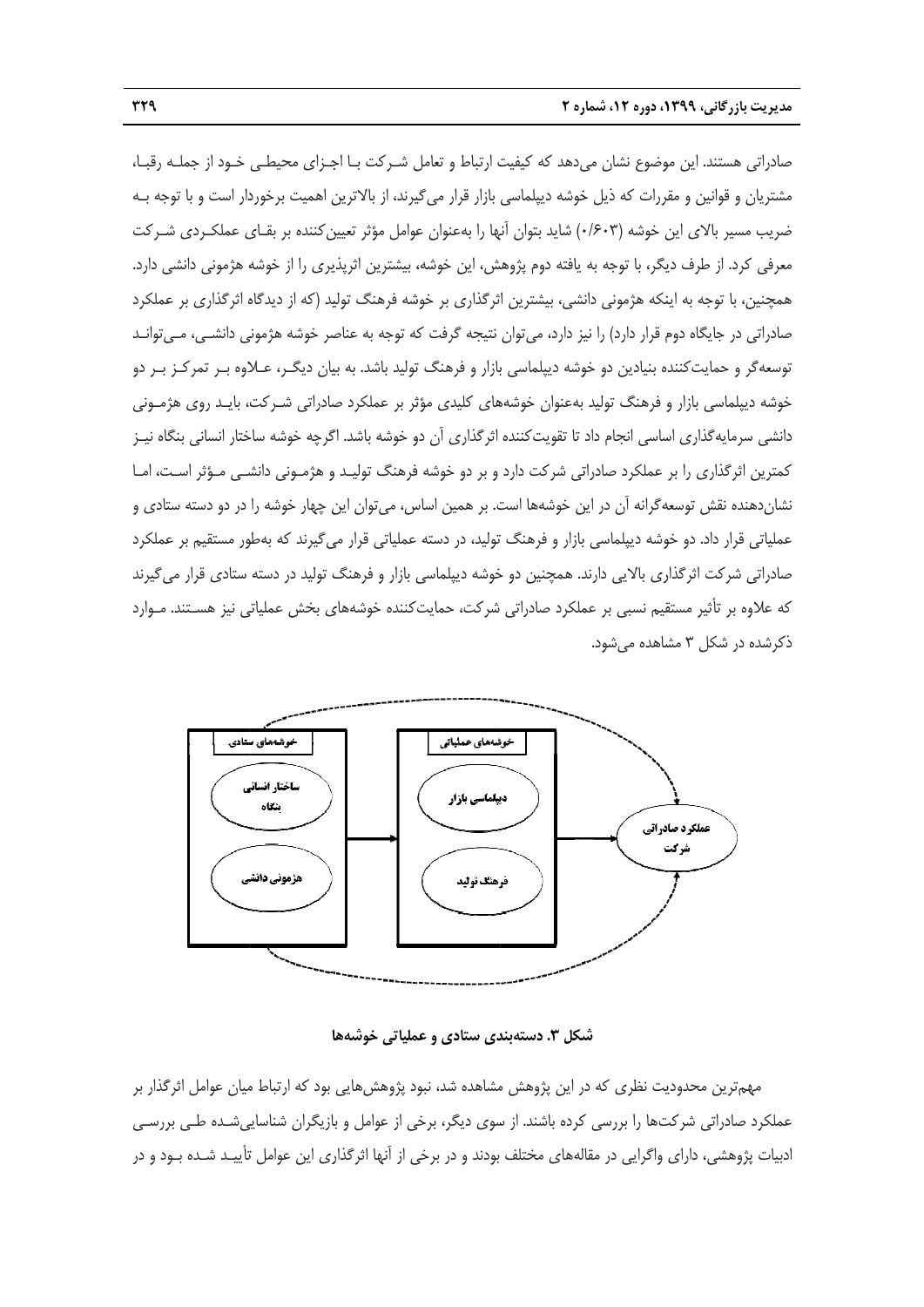برخي از آنها تأييد نشده بود. در اين پژوهش سعي شد از عوامل و بازيگراني اسـتفاده شـود كـه اثرگـذاري آنهـا در تمـام مقالههاي بررسيشده پژوهشگران تأييد شده باشد تا اعتبار خوشههاي استخراجي افـزايش يابـد. مهـمتـرين محـدوديت عملياتي در اين پژوهش نيز، پيگيري پنجماهه پر شدن پرسشنامهها توسط شركتها بود كـه زمـان زيـادي را بـه خـود تخصيص داد. متأسفانه همكاري برخي شركتها ضعيف بود و همين موضوع سبب شد تا در برخي موارد تـا چهـار بـار از شركتها درخواست شود و در نهايت نيز اين همكاري صورت نگرفت.

## **پيشنهادها**

مبتني بر يافتههاي پژوهش، ميتوان چند پيشنهاد كاربردي براي بنگاهها ارائه داد. ديپلماسي بازار، اثرگذارترين خوشه بـر عملكرد صادراتي شركتها شناخته شده است، بنابراين پيشنهاد ميشود شركتها از نظر مالي، زماني و برنامهريزي، روي پيادهسازي اثربخش عناصر اين خوشه سرمايهگذاري كلاني انجام دهند. تعامل قوي با رقبا، مشـتريان، بـازار و قـوانين و مقررات، عناصر اين خوشه هستند كه بايد در اولويت طراحي استراتژي قرار بگيرند. از سـوي ديگـر، از آنجـا كـه ضـريب اثرگذاري اين خوشه بر عملكرد صادراتي، در مقايسه با خوشه فرهنگ توليد داراي بيشترين مقدار است كـه بـا توجـه بـه شكل 3 در بخش عملياتي قرار دارد، پيشنهاد ميشود در صورت وجود محدوديت در سرمايهگذاري، اولويت را بـر خوشـه ديپلماسي بازار قرار دهند. همچنين، بر اساس شكل ٣، در بخش ستادي، دو خوشه هژموني دانشي و ساختار انساني بنگاه قرار دارند كه با توجه به شكل ،1 هژموني دانشي داراي بيشترين اثرگذاري بر سـاير خوشـههـا اسـت. بنـابراين پيشـنهاد ميشود براي حمايت و توسعه خوشههاي بخش عملياتي، اولويت سرمايهگذاري و برنامهريزي، به خوشه هژموني دانشـي تخصيص داده شود تا علاوه بر اثر مستقيم نسبي بر عملكرد صادراتي شركت، بتواند در درجـه اول، ديپلماسـي بـازار و در درجه بعدي، فرهنگ توليد را نيز توسعه داده و از آن حمايت كند.

از ديدگاه پيشنهاد پژوهشي بايد ذكر كرد كه در اكثر پژوهشها، فقط اثرگذاري برخي عناصر بـر عملكـرد صـادراتي بررسي ميشود و اگر بنگاهها به اكثر پژوهشهاي ديگر نگاه جامعي نداشته باشند، نهتنها نميتوانند به بازيگران زيستبوم صادراتي ديدگاهي كلنگرانه داشته باشند، بلكه ارتباط ميان اين بازيگران را نيز ناديده ميگيرند كه سبب كـاهش براينـد نهايي اثرگذاري آنها ميشود. چنانچه به اين چهار خوشه در سطوح مديريتي شركتهاي صادراتي توجه شود و در طراحي راهبردهاي صادراتي، بر اساس تحليل حساسيت روابط ميان آنها عمل شـود، عـلاوه بـر كـاهش هزينـههـاي طراحـي و پيادهسازي راهبردها و زيرساختهاي مرتبط با آنها، انتظار ميرود كه اثربخشي راهبردها با كمترين ميزان خطا در طراحي و اجرا همراه شود. بنابراين پيشنهاد ميشود در پژوهشهاي بعدي، علاوه بر شناسايي عوامل مؤثر بر عملكـرد صـادراتي، به تبيين و كاوش روابط علّي ـ معلولي ميان آن عوامل و خوشههاي استخراجشده در اين پژوهش پرداخته شود تا عـلاوه بر توسعه عناصر خوشهها، بتوان خوشههاي بيشتر با همبستگي بالاتر با ساير خوشهها استخراج كرد و درباره روابط ميـان آنها تحليل حساسيت دقيقتري انجام داد. اين امر سبب ميشود تا بررسي عملكرد صادراتي شركتها در بستري معتبرتـر و كاربرديتر انجام شود و بتوان يافتههاي حاصل را در صنايع مختلف عملياتي كرد. از سـوي ديگـر، پيشـنهاد مـيشـود بازيگران اثرگذار بيشتري در حوزه صادرات خدماتي بررسي و تحليل شوند تا با در كنـار هـم قـرار دادن آنهـا و پـژوهش حاضر، زيستبومي جامع در حوزه صادرات طراحي شود.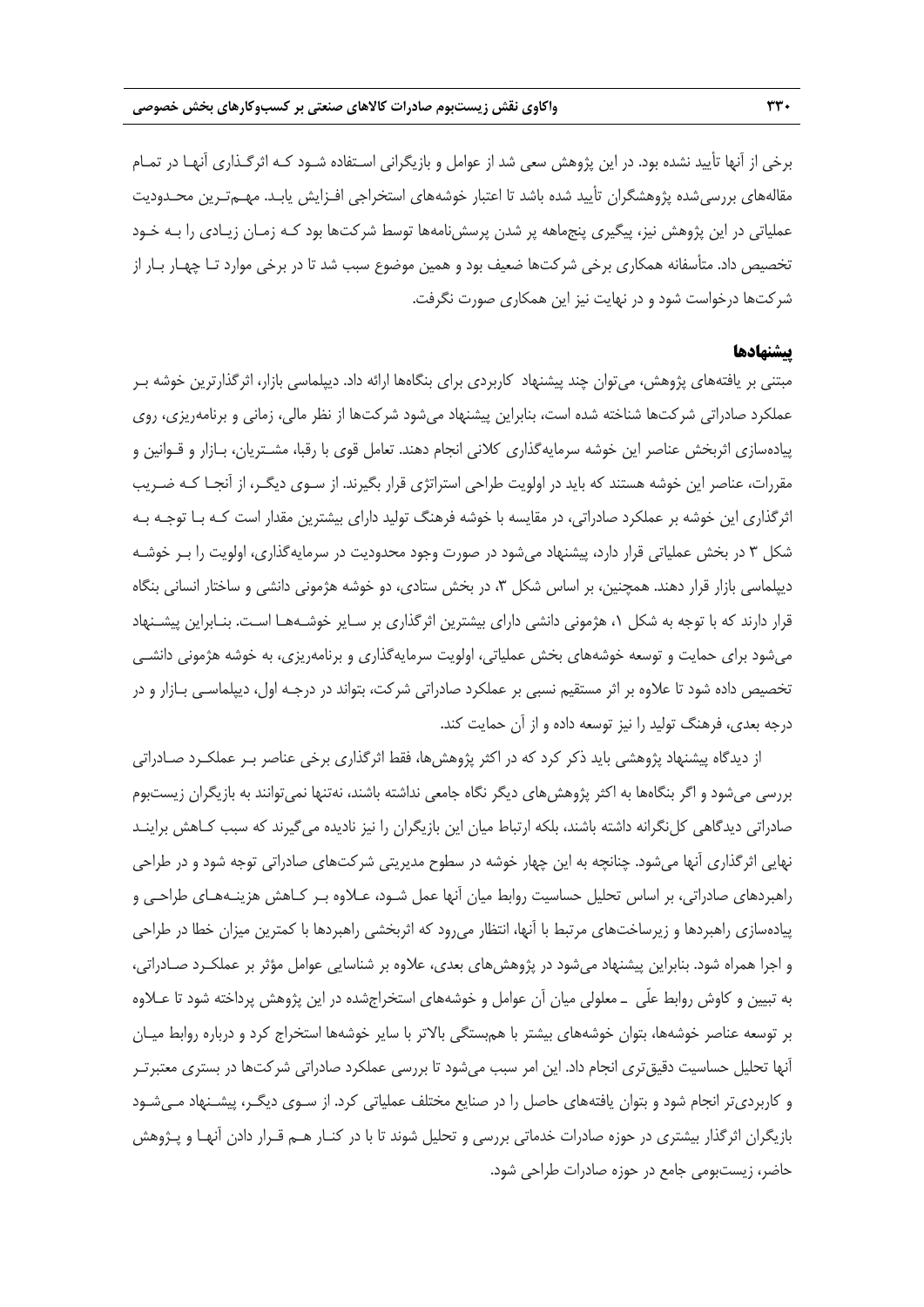# **منابع**

- آرام، فرشاد (1393). شناسايي <sup>و</sup> ارزيابي عوامل مؤثر بر عملكرد صادراتي: شركتهاي صادراتي بوشهر. پاياننامه كارشناسـي ارشـد. دانشگاه خليج فارس، بوشهر.
- اسفيداني، محمد رحيم؛ حسنقليپور ياسوري، طهمورث؛ تركستاني، محمـد صـالح؛ روحـاني، اميررضـا (1397). نـوعشناسـي رفتـار صادراتي بنگاههاي صادركننده در صنعت برق ايران. *مديريت بازرگاني،* ١(١)، ١-٣٠.
- رضايي، رضا (١٣٩۶). تأثيرپذيري عملكرد صادراتي از استراتژيهاي بازاريابي بين|لملل. *كاوشرهاي مديريت بازرگـاني،* ١٧/٩)، ۵۵- $\lambda$
- شجاعي، محمدرضا؛ محترم، رحيم؛ آطاهريان، سمانه (1393). تأثير عوامل داخلي شركت بـر عملكـرد صـادراتي (مطالعـه مـوردي: شركتهاي صادركننده پسته در تهران). مديريت بازرگاني، 6 (4)، .807-791
- صادقي مقدم، محمدرضا (1391). ارائه مدل هماهنگي شبكه تأمين خودروسازي با بهكارگيري نگاشت علّي (مطالعه موردي: شـبكه تأمين خودروسازي). *مديريت صنعتي*، ۴ (۲)، ۸۷–۱۱۲.
- محترم قلاتي، رحيم؛ موثق، مهرداد (1397). بررسي تأثير بازارگرايي صادرات و انطباق آميخته بازاريابي بر عملكرد صادراتي (مطالعه موردي: شركتهاي صادر كننده محصولات غيرنفتي). *مديريت بازرگاني،* ١(١)، ١٤٥ - ١٨٤.
- محمودي ميمند، محمد؛ خباز باويل، صمد؛ فروغينيا، خورشيد (1393). مديريت توسعه صادرات؛ شناسايي و سطحبندي محركهاي صادراتي (مطالعه موردي: صنعت ساخت قطعات خودرو). *مديريت بازرگاني، ۶ (۴)، ٨٨٩-*٠٨٩.

## **References**

- Adner, R. (2017). Ecosystem as structure: An actionable construct for strategy. *Journal of Management*, 43(1), 39–58.
- Adner, R., & Kapoor, R. (2010). Value creation in innovation ecosystems: How the structure of technological interdependence affects firm performance in new technology generations. *Strategic Management Journal*, 31(3), 306–333.
- Agnihotri, A. (2014). Determinants of export intensity in emerging markets: An upper echelon perspective. *Journal of world Business*, 50(4), 687-695.
- Aram, F. (2014). *Identification and evaluation of factors affecting export performance: Exporting companies in Bushehr*. MA thesis, Khalij-e Fars University, Bushehr. (*in Persian*)
- Assadinia, Sh., Kadile, V., Golgeci, I., Boso, N. (2019). The effects of learning orientation and marketing programme planning on export performance: Paradoxical moderating role of psychic distance. *International Small Business Journal*, 37(5), 1-27.
- Ayob, H. & Senik, C. (2015). The role of competitive strategies on export market selection by SMEs in an emerging economy. *International Journal of Business and Globalization*, 14(2), 208-225.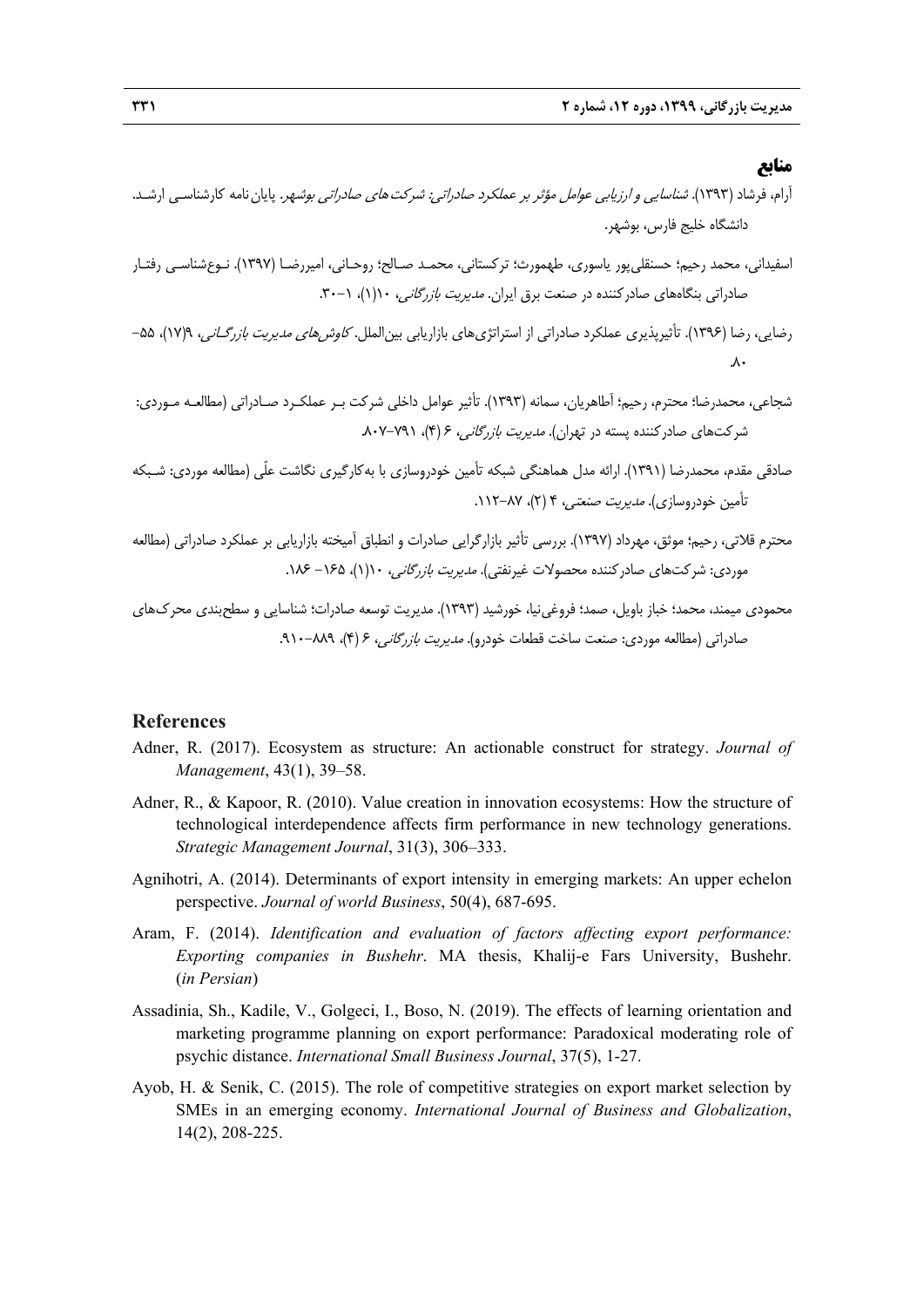- Azar, G., Ciabuschi, F. (2017). Organizational innovation, technological innovation, and export performance: The effects of innovation radicalness and extensiveness. *International Business Review,* 26(2), 324-336.
- Bertrand, O. (2010). What goes around, comes around: effects of offshore outsourcing on the export performance of firms. *Journal of International Business Studies*, 42(2), 334-344.
- Blonigen, B.A. (2016). Industrial Policy and Downstream Export Performance. *The Economic Journal*, 126 (595), 1635-1659.
- Cadogan, J.W., Boso, N., Story, V.M., Adeola, O. (2016). Export strategic orientation– performance relationship: Examination of its enabling and disenabling boundary conditions. *Journal of Business Research*, 69(11), 5046-5052
- Chen, J., Sousa, M., He, X. (2016). The determinants of export performance: a review of the literature 2006-2014*. International Marketing Review*, 33 (5), 626-670.
- Esfidani, M., Hasangholipour Yasouri, T., Rohani, A. (2018). Typology of Export Behavior of Exporting Firms in Iran Electrical Industry. *Journal of Business Management*, 10(1), 1- 30. (*in Persian*)
- Evangelista, F., Mac, L. (2016). The influence of experience and deliberate learning on SME export performance. *International Journal of Entrepreneurial Behavior & Research*, 22 (6), 860-879.
- Faust, K. (1992). Blockmodels: Interpretation and Evaluation. *Social Networks*, 14(3), 5-61.
- Ferreras-Mendez, J., Fernandez-Mesa, A., Alegre, J. (2019). Export Performance in SMEs: The Importance of External Knowledge Search Strategies and Absorptive Capacity. *Management International Review*, 59(3), 413-437.
- Gawer, A., Cusumano, M.A. (2014). Industry platforms and ecosystem innovation. *Journal of Product Innovation Management*, 31 (3), 417-433.
- Haddoud, M.Y., Nowinski, W., Jones, P. & Newbery, R. (2018). Internal and external determinants of export performance: Insights from Algeria. *Thunderbird International Business Review*, 13 (2), 1-18.
- Hortinha, P., Lages, C. & Filipe, L. (2011). The trade-off between customer and technology orientations: Impact on innovation capabilities and export performance. *Journal of International Marketing*, 19(3), 36-58.
- Jacobides, M.G., Cennamo, C. & Gawer, A. (2018). Towards a theory of ecosystems. *Strategic Management Journal*, 39(8), 2255-2276.
- Krammer, S., Strange, R., Lashitew, A. (2017). The export performance of emerging economy firms: The influence of firm capabilities and institutional environments. *International Business Review*, 27(1), 218-230.
- Lages, L. F., Silva, G. & Styles, C. (2009). Relationship capabilities, quality, and innovation as determinants of export performance. *Journal of International Marketing*, 17(4), 47-70.
- Lipuma, J. A., Newbert, S. L. & Doh, J. P. (2013). The effect of institutional quality on firm export performance in emerging economies: a contingency model of firm age and size. *Small Business Economics*, 40(4), 817-841.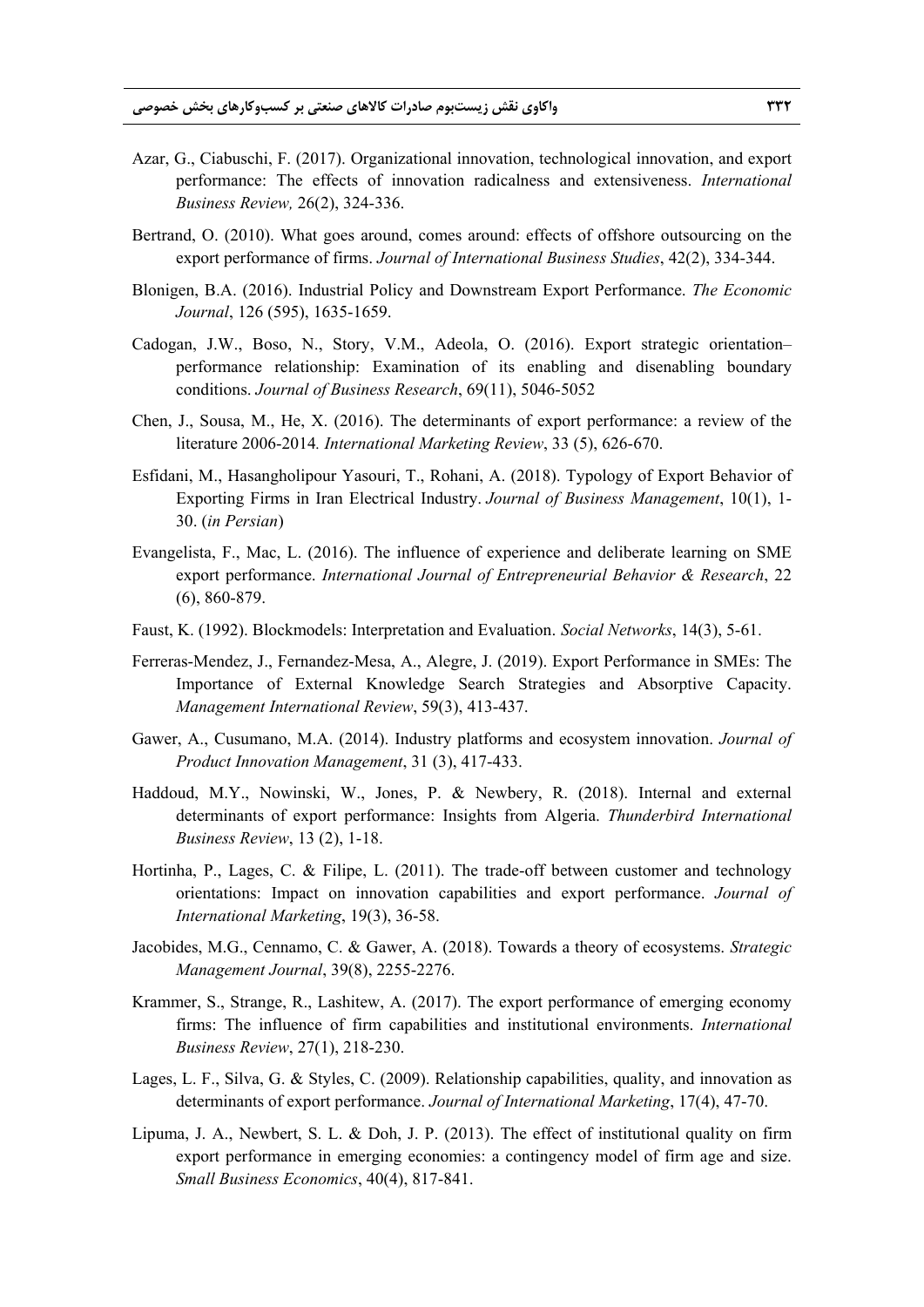- Lopez, N.V. (2013). Barriers to export: the power of organizational factors. *International Journal of Commerce and Management*, 23(2), 136-147.
- Mahmodi Meimand, M., Khabbaz Bavil, S., Forughinia, K. (2014). Export development management; identification and leveling up of the export incentives (Case study: Auto Part Manufacturing Industry). *Journal of Business Management*, 6(4), 889-910. (*in Persian*)
- Manufactures exports. (2017). *The World Bank.* Retrieved from https://data.worldbank.org/ indicator/TX.VAL.MANF.ZS.UN
- Massao Oura, M., Novaes Zilber, S., Luiz Lopes, E. (2016). Innovation capacity, international experience and export performance of SMEs in Brazil. *International Business Review*, 25(4), 921-932.
- Mohtaram, R., Movasagh, M. (2018). The Study of Effect Export Market Orientation and Marketing Mix Adaptation on Export Performance (Case Study: Non-oil Exporter Firms in Tehran). *Journal of Business Management*, 10(1), 165-186. (*in Persian*)
- Navarro-García, A., Peris-Oritz, M. & Barrera-Barrera, R. (2016). Market intelligence effect on perceived psychic distance, strategic behaviours and export performance in industrial SME's. *Journal of Business & Industrial Marketing*, 31(3), 31-49.
- Navarro-Garcia, A., Sanchez-Franco, M., Rey-Moreno, M. (2016). Relational governance mechanisms in export activities: Their determinants and consequences. *Journal of Business Research*, 69(11), 4750-4756
- Ngo, V.D., Janssen, F., Leonidou, L.C. & Christodoulides, P. (2016). Domestic institutional attributes as drivers of export performance in an emerging and transition economy. *Journal of Business Research*. 69(8), 2911-2922.
- Oliveria, H., Cadogan, J. (2018). Multilevel perspective to the study of export venture performance. *International Marketing Review*, 35(1), 186-199.
- Oura, M.M., Zilber, S.N., Lopez, E.L. (2016). Innovation capacity, international experience and export performance of SMEs in Brazil. *International Business Review*, 25(4), 921-932.
- Rezaei, R. (2017). Impact of export performance on international marketing strategies. *Business Management Researches*, 9 (17), 55-80. (*in Persian*)
- Rua, O., França, A., Fernández Ortiz, R. (2018). Key drivers of SMEs export performance: the mediating effect of competitive advantage. *Journal of Knowledge Management*, 22(2), 257-279.
- Sadeghi Moghadam, M.R. (2011). Automotive Supply Network Coordination Model Using Causal Mapping Case Study in Automotive Supply Network. *Industrial Management*, 4 (2), 87-112. (*in Persian*)
- Shojaie, M., Mohtaram, R., Ataherian, S. (2014). The effect of enterprise interior items on export performance (Case study: Exporting pistachio companies in Tehran). *Journal of Business Management*, 6(4), 791-807 (*in Persian*)
- Sousa, C. M. & Bradley, F. (2008). Antecedents of international pricing adaptation and export performance. *Journal of World Business*, 43(3), 307-320.